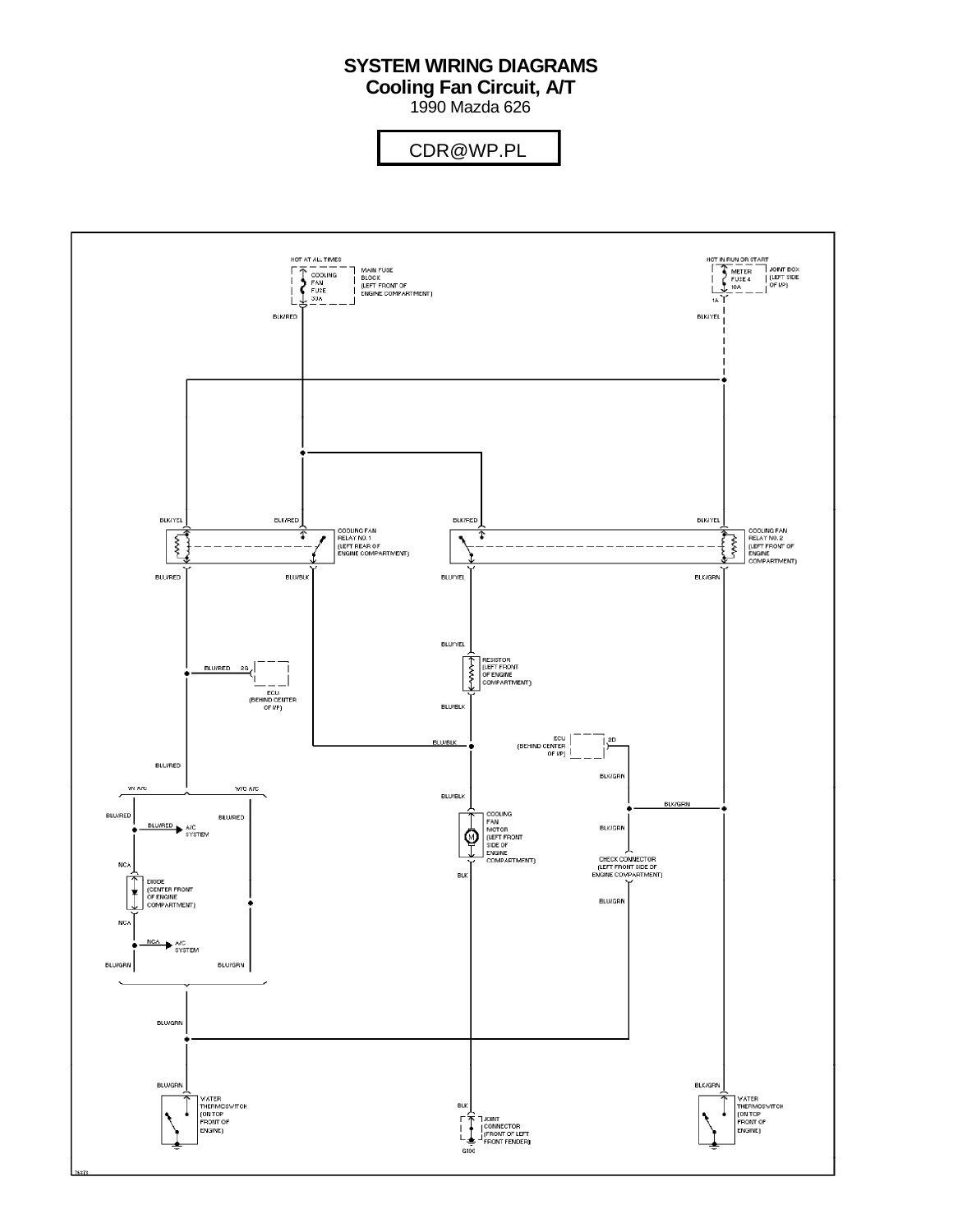#### **SYSTEM WIRING DIAGRAMS Starting Circuit** 1990 Mazda 626

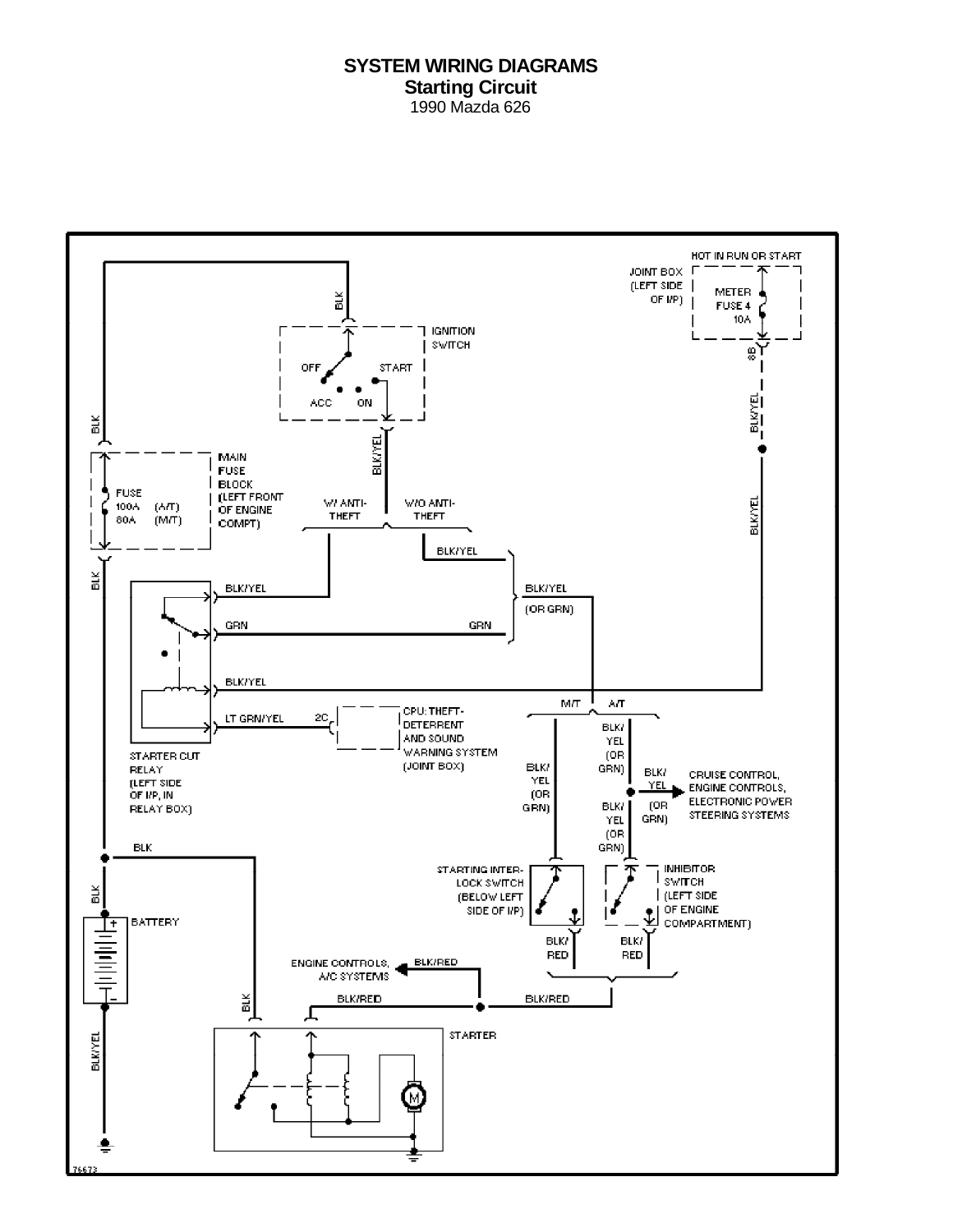### **SYSTEM WIRING DIAGRAMS Front Washer/Wiper Circuit** 1990 Mazda 626

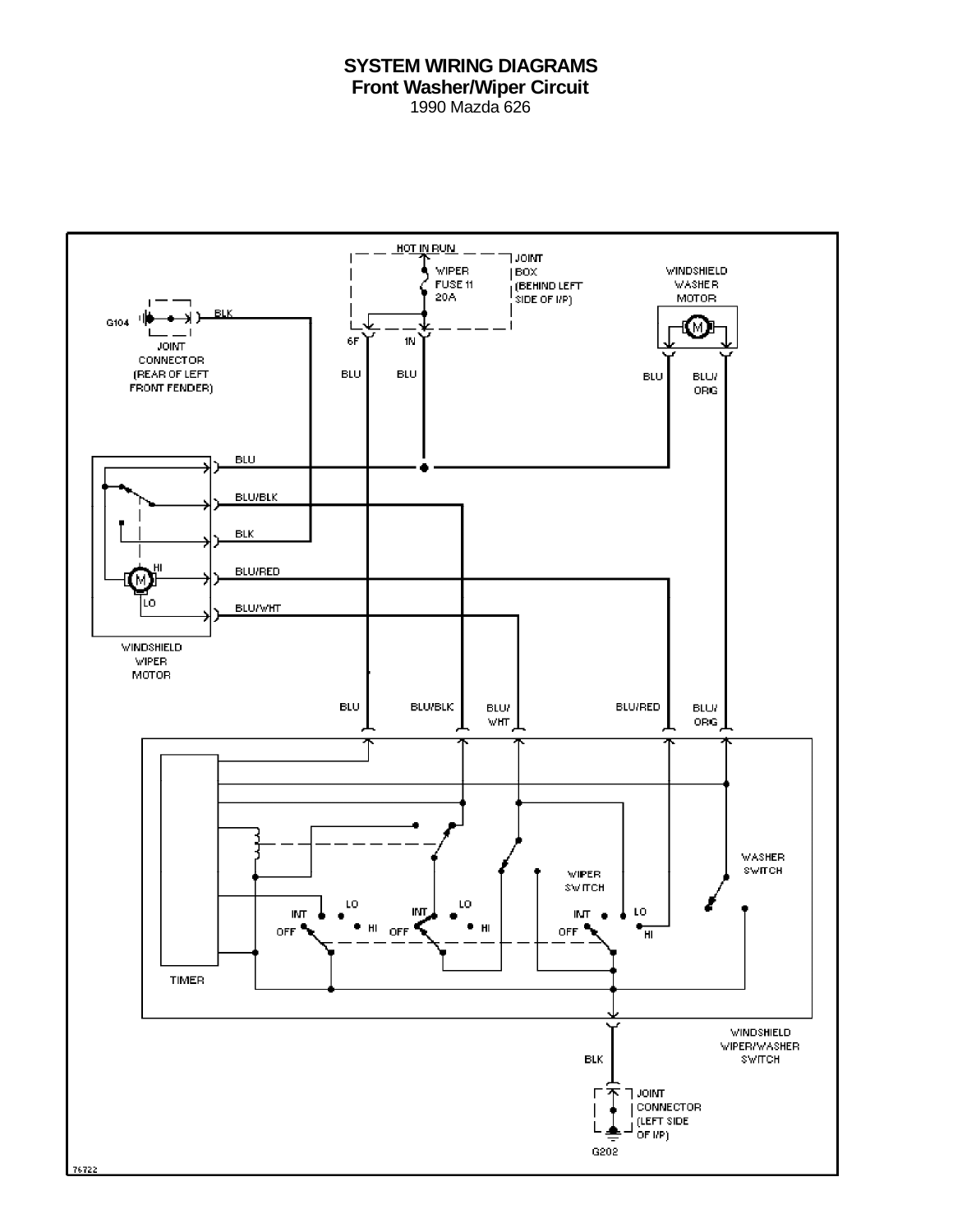# **SYSTEM WIRING DIAGRAMS Headlamp Washer Circuit** 1990 Mazda 626

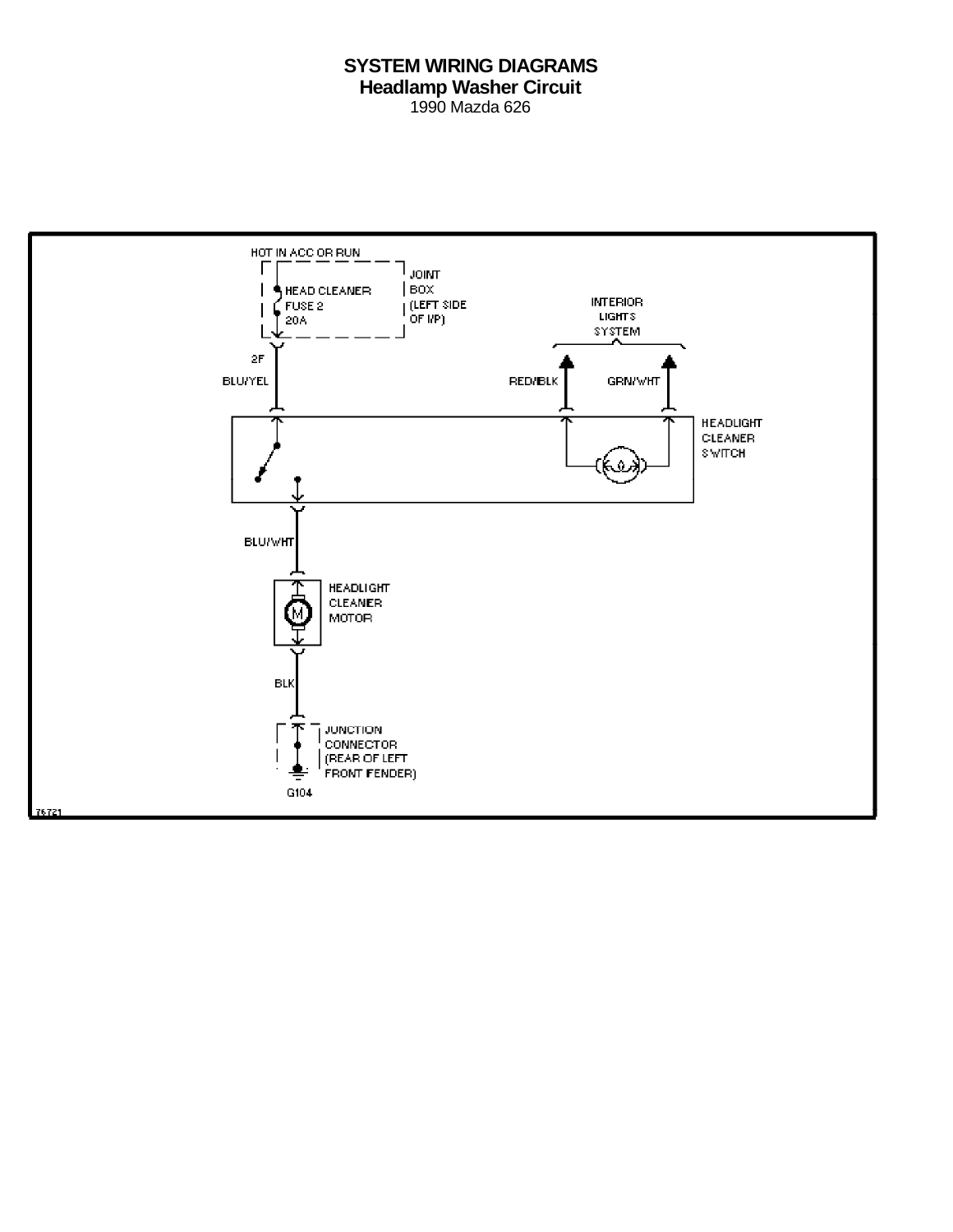# **SYSTEM WIRING DIAGRAMS Rear Washer/Wiper Circuit** 1990 Mazda 626

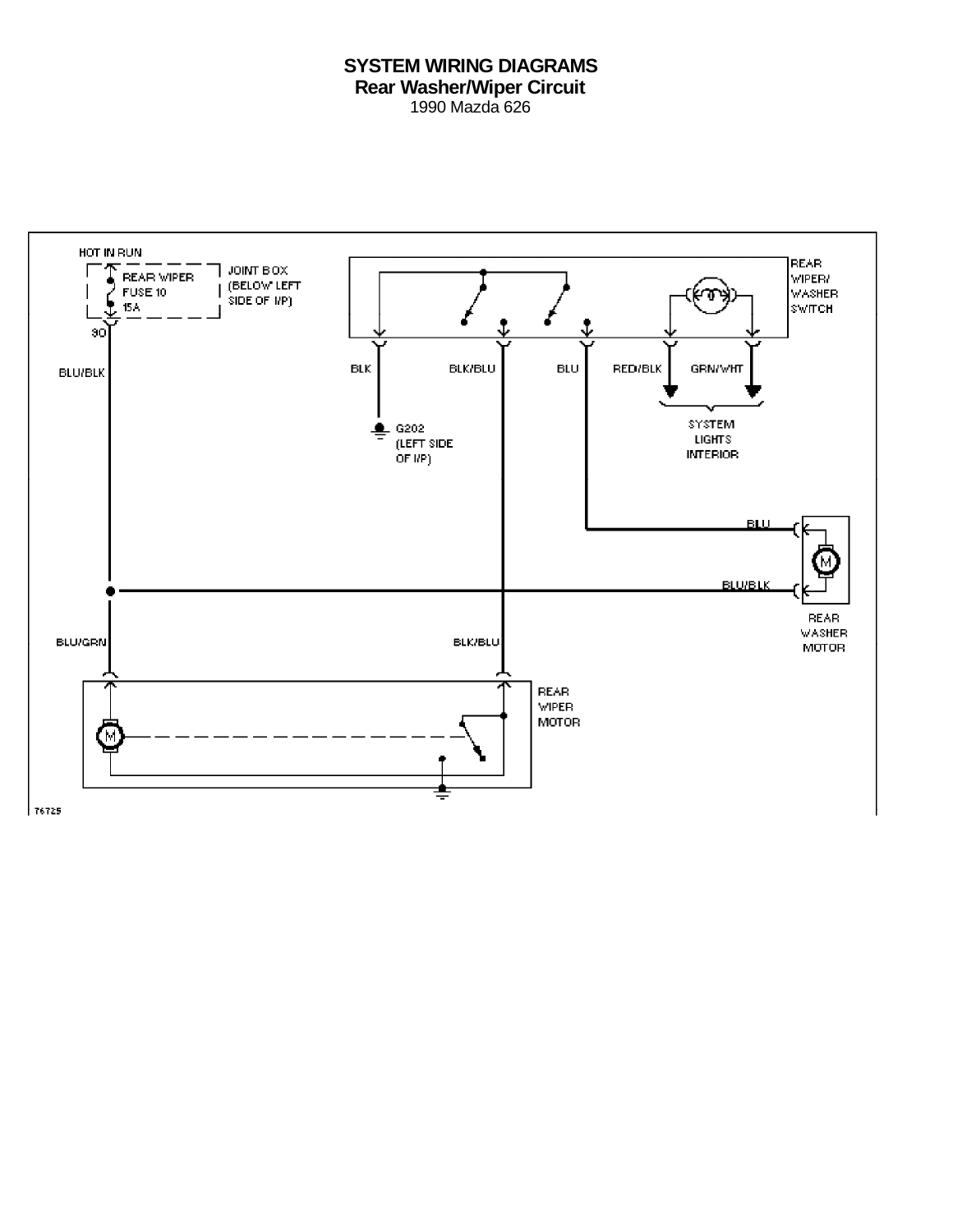#### **SYSTEM WIRING DIAGRAMS Cooling Fan Circuit, M/T** 1990 Mazda 626

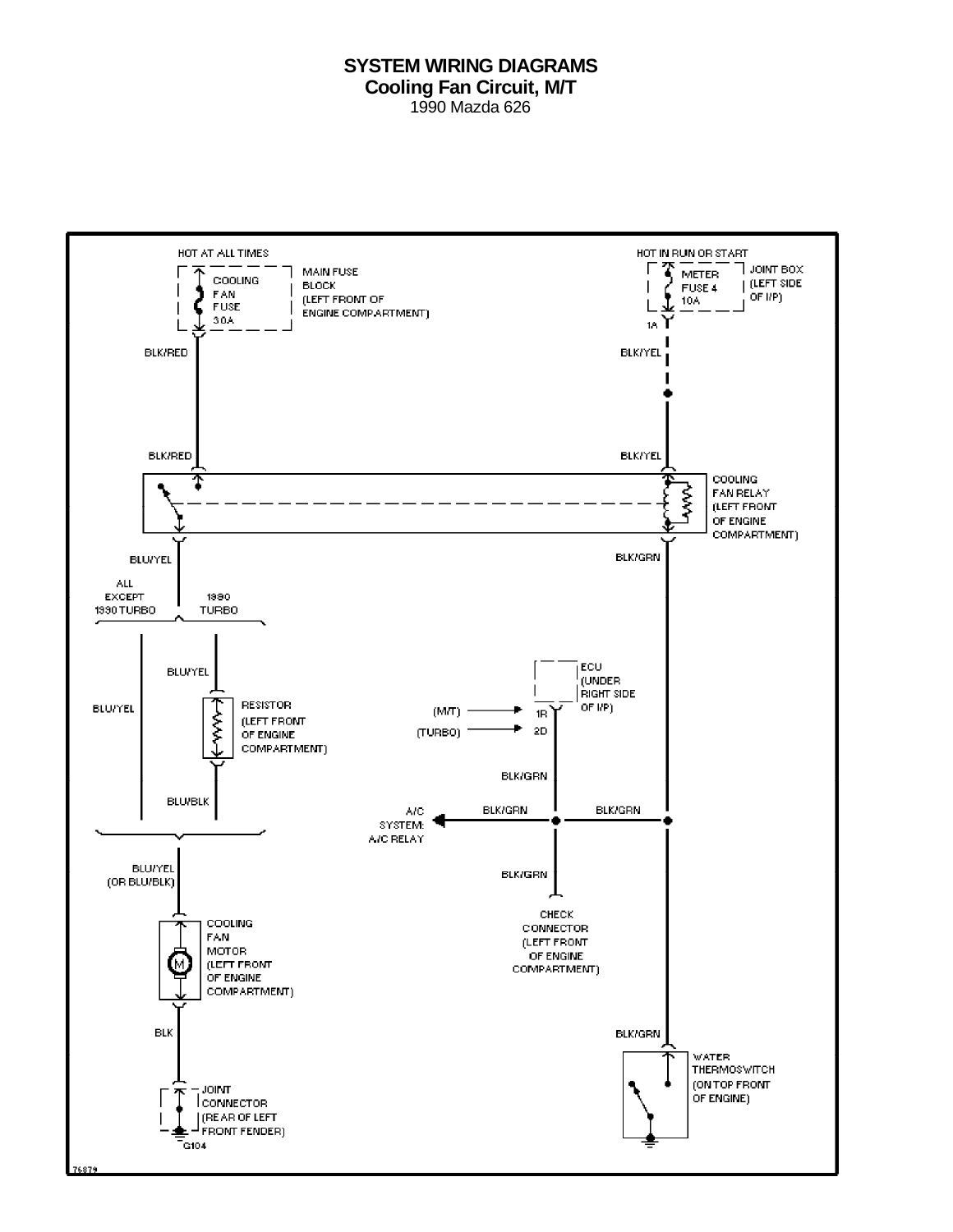### **SYSTEM WIRING DIAGRAMS Defogger Circuit** 1990 Mazda 626

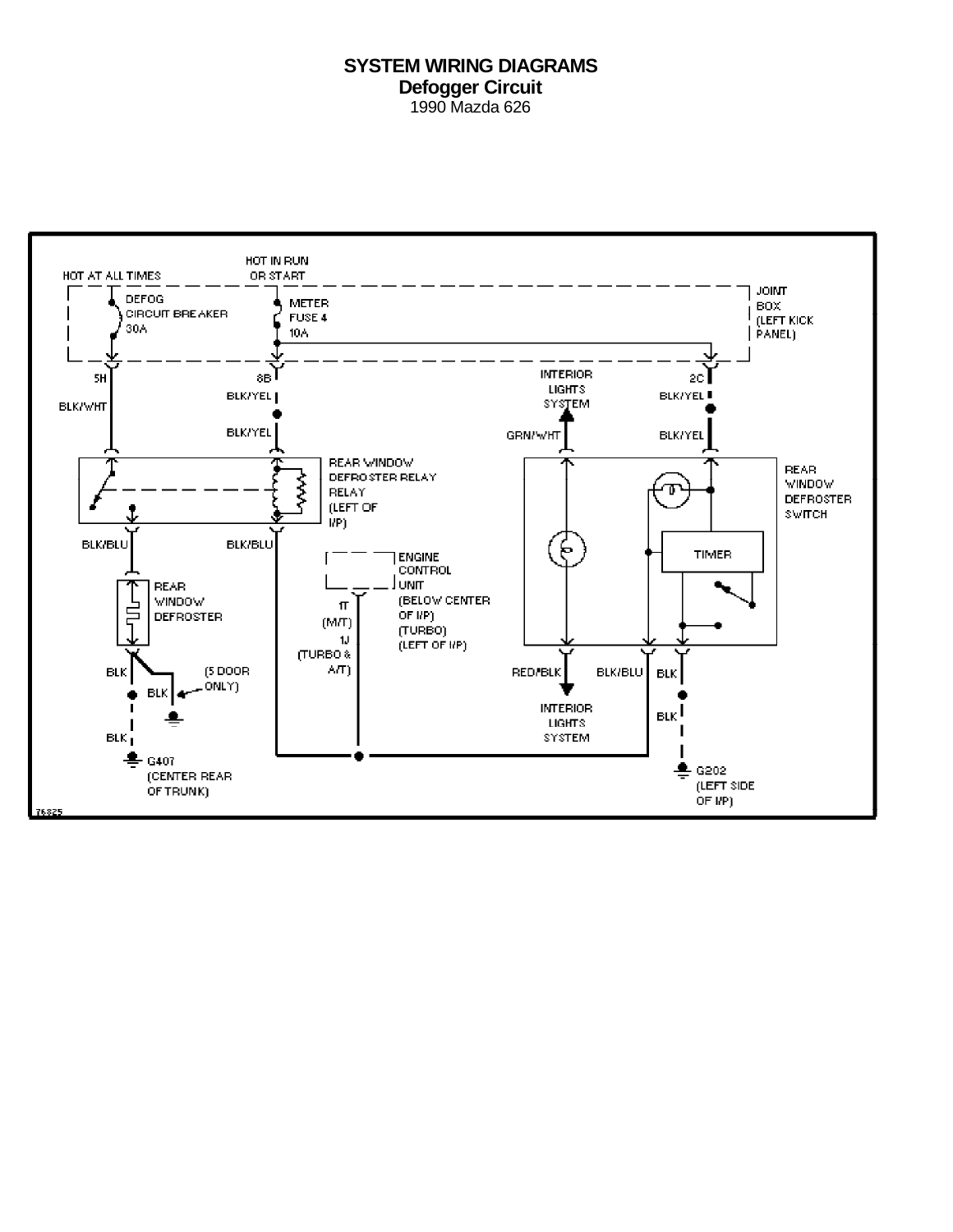# **SYSTEM WIRING DIAGRAMS Horn Circuit** 1990 Mazda 626

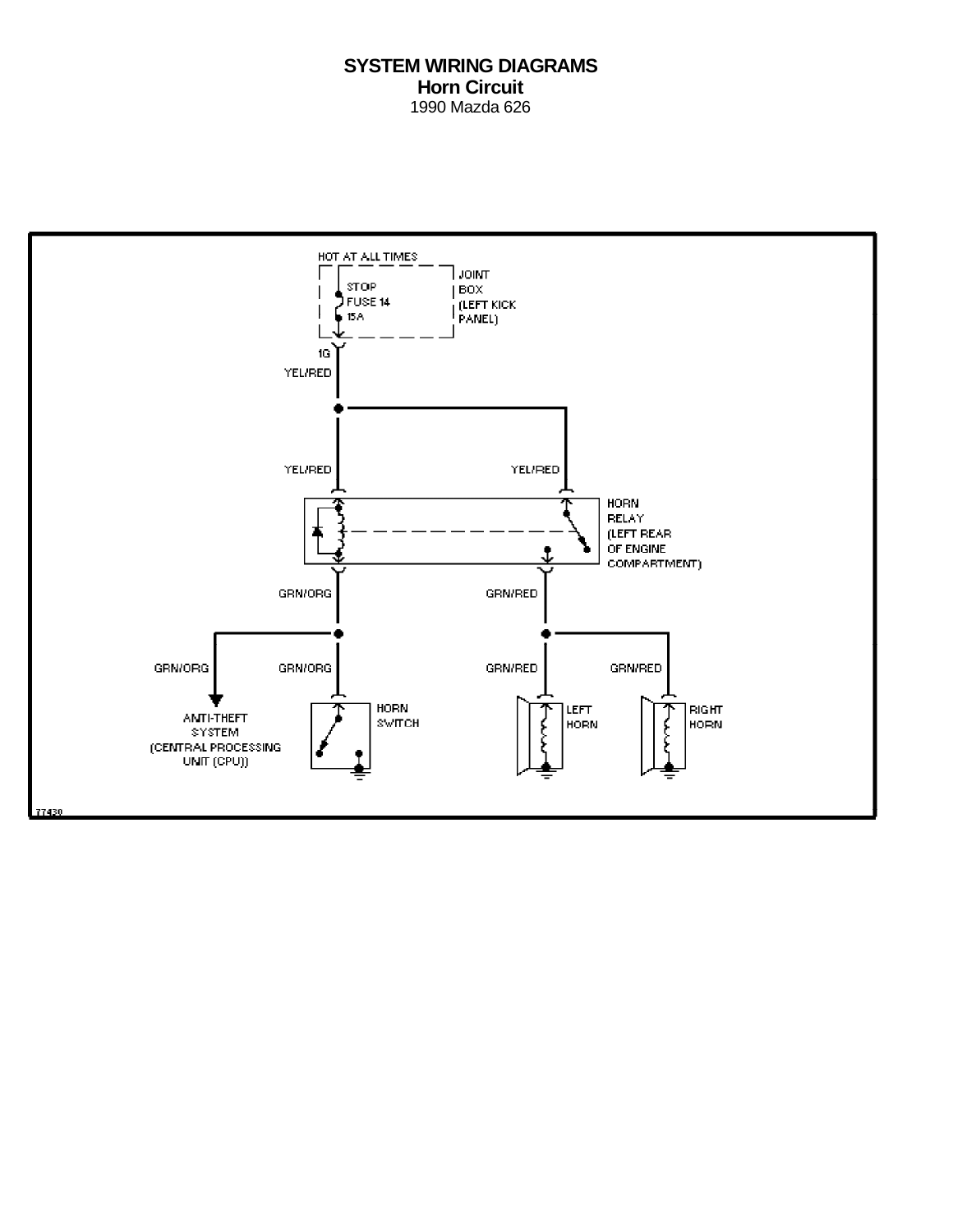# **SYSTEM WIRING DIAGRAMS Power Antenna Circuit** 1990 Mazda 626

HOT AT HOT IN ACC. HOT IN RUN. ALL TIMES OR RUN OR START **JOINT ROOM BADIO** BOX. **METER** (BEHIND LEFT FUSE 16 FUSE<sub>1</sub> FUSE 4  $|$  SIDE OF  $UP$ ) 15A **ISA AUDIO** 15A  $(OR 10A)$ SYSTEM 8C  $61$ 6٨ LT GRN/YEL **BLU/ BLU/ BLK/ RED WHT** YEL POWER **ANTENNA ASSEMBLY TIMER RED** ∃ снвок, connector WHT. (OPTIONAL) æ ξ 16785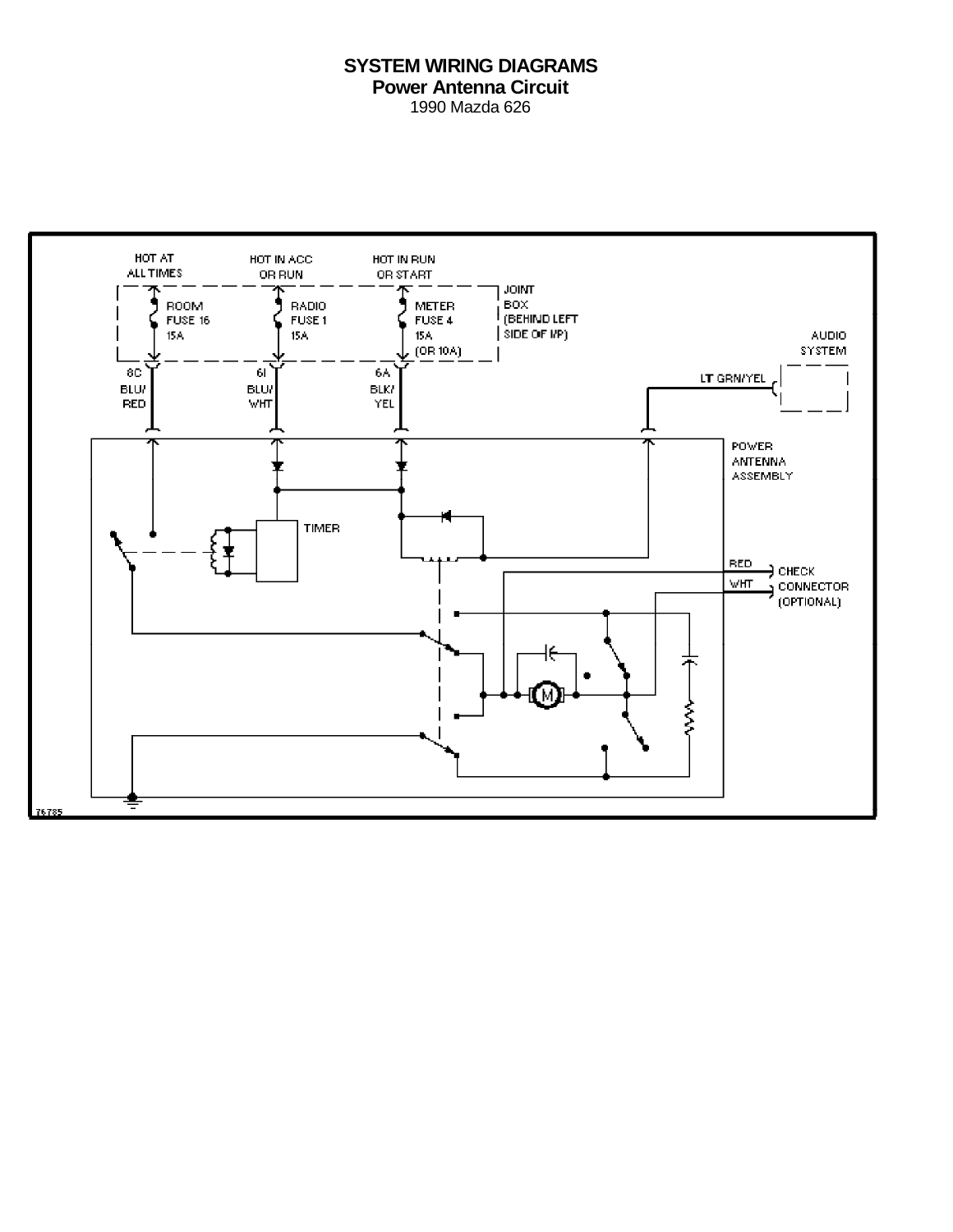# **SYSTEM WIRING DIAGRAMS Back Door Lock Circuit** 1990 Mazda 626

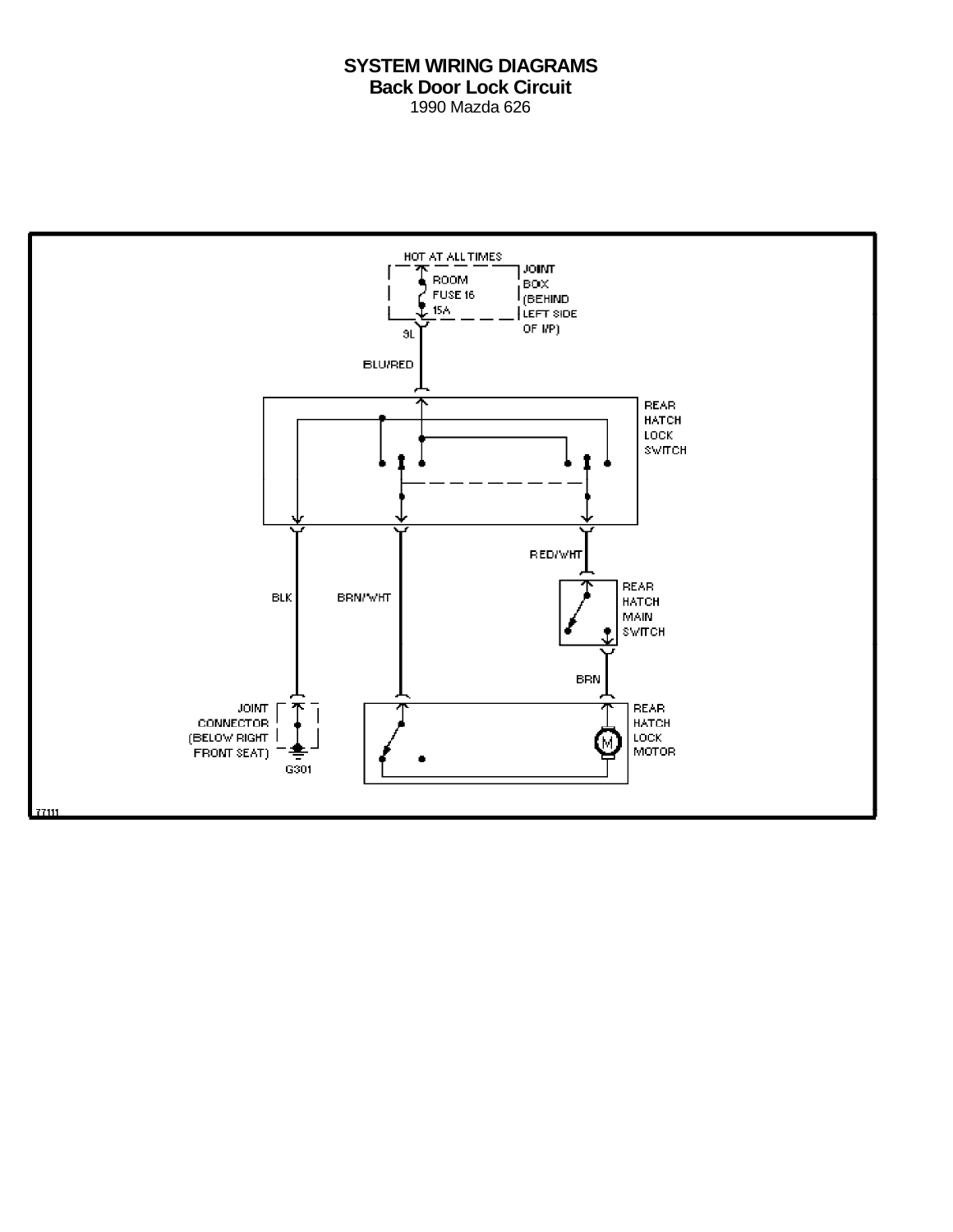### **SYSTEM WIRING DIAGRAMS Door Lock Circuit** 1990 Mazda 626

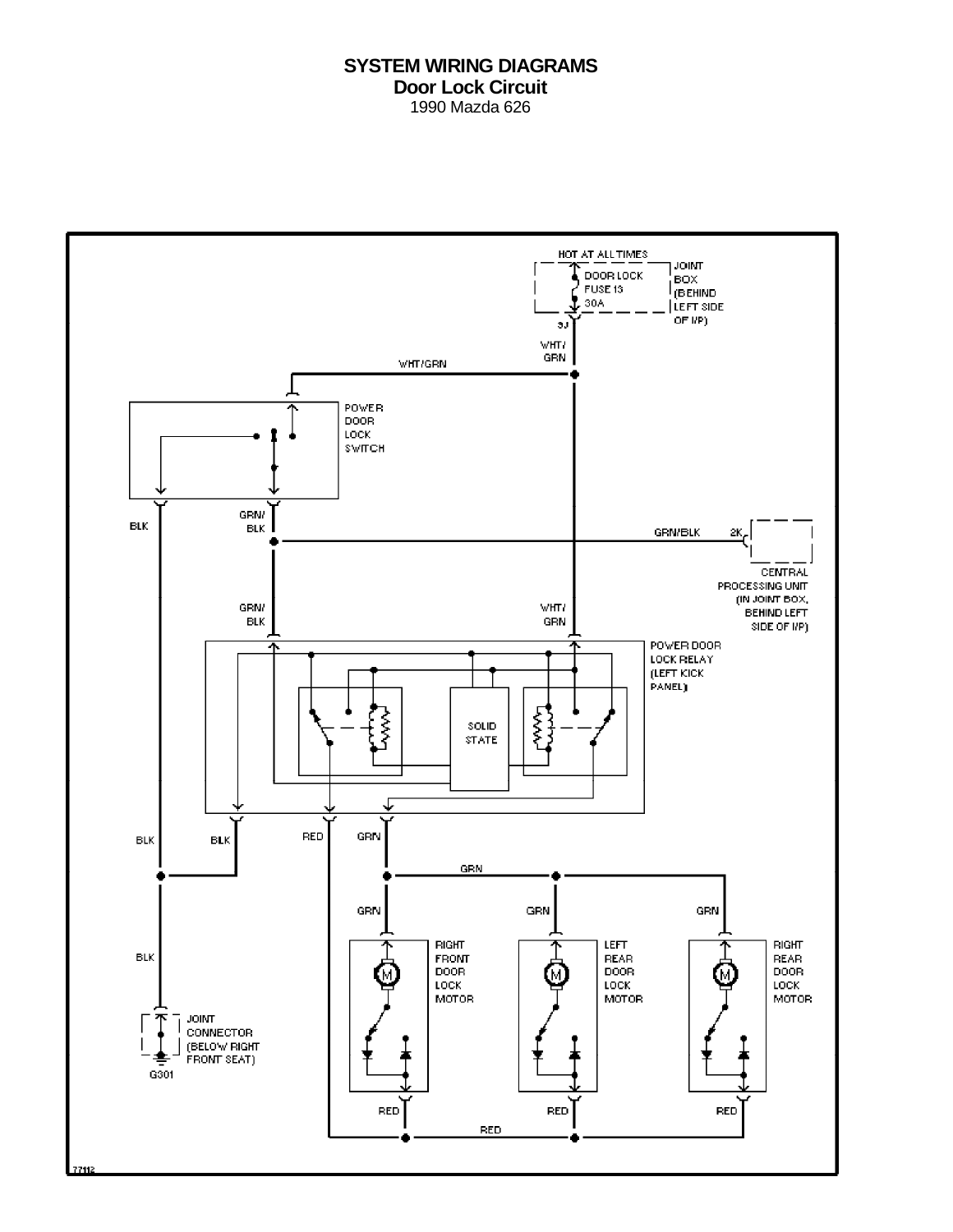#### **SYSTEM WIRING DIAGRAMS Power Mirror Circuit** 1990 Mazda 626

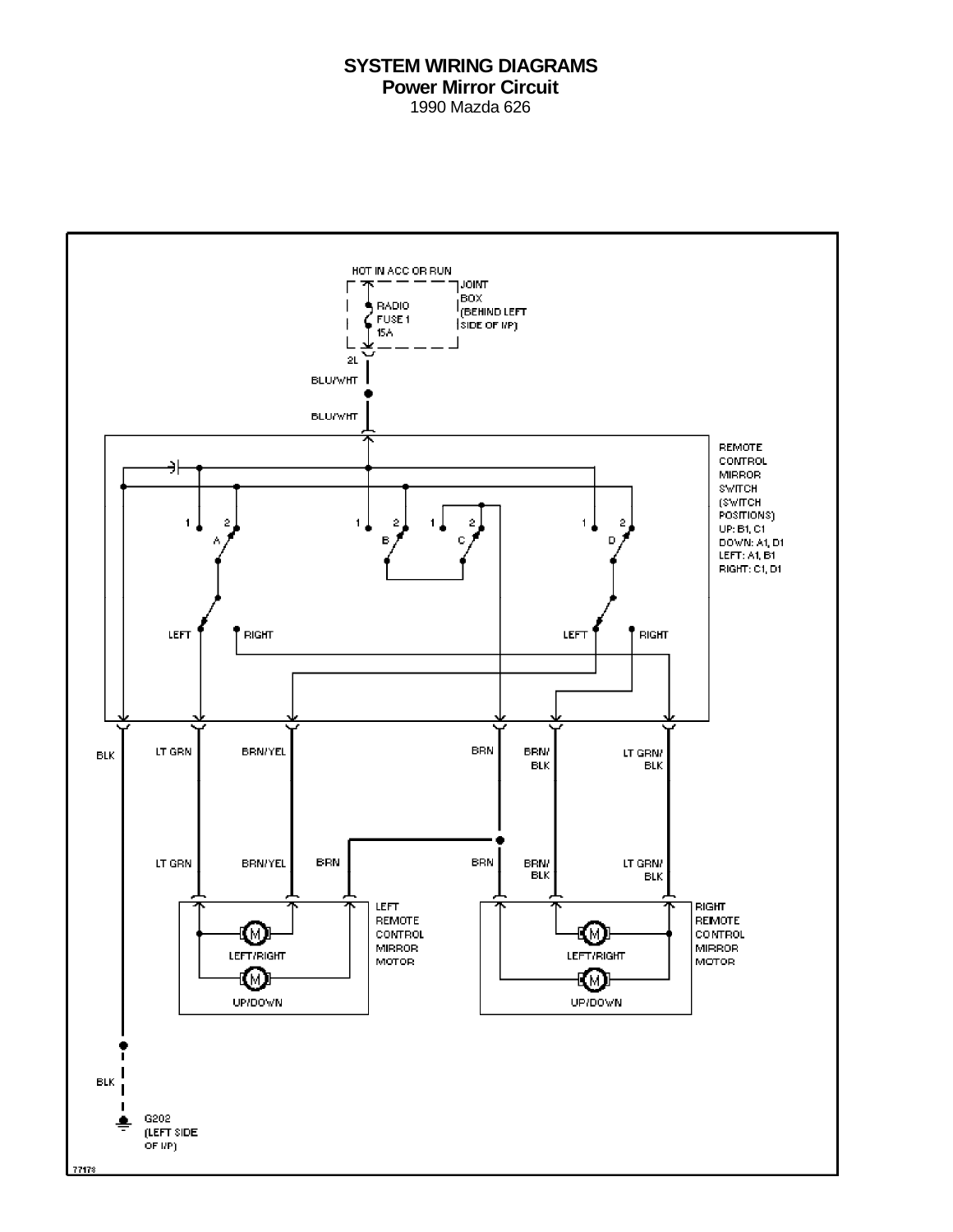# **SYSTEM WIRING DIAGRAMS Power Window Circuit** 1990 Mazda 626

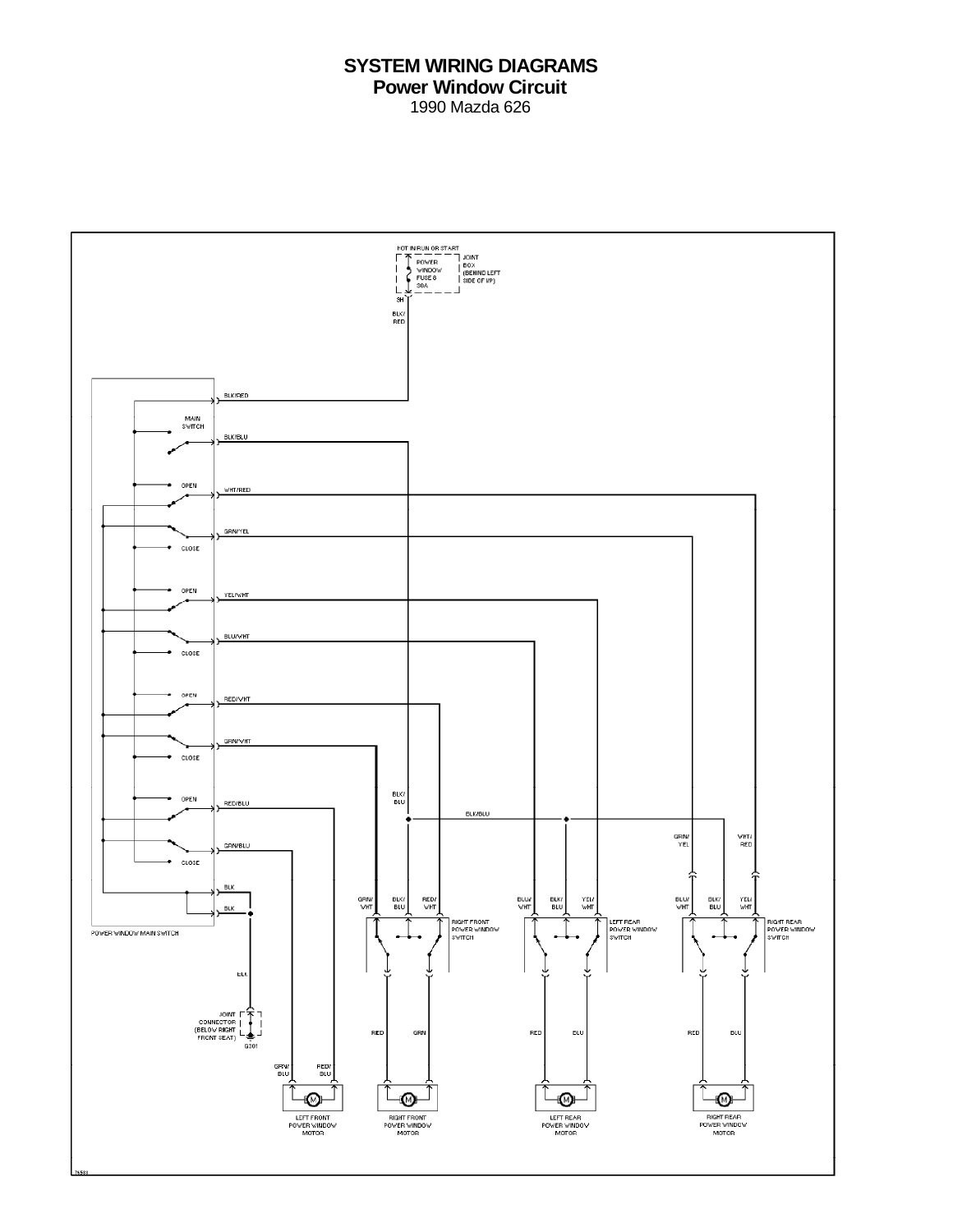### **SYSTEM WIRING DIAGRAMS Radio Circuits** 1990 Mazda 626

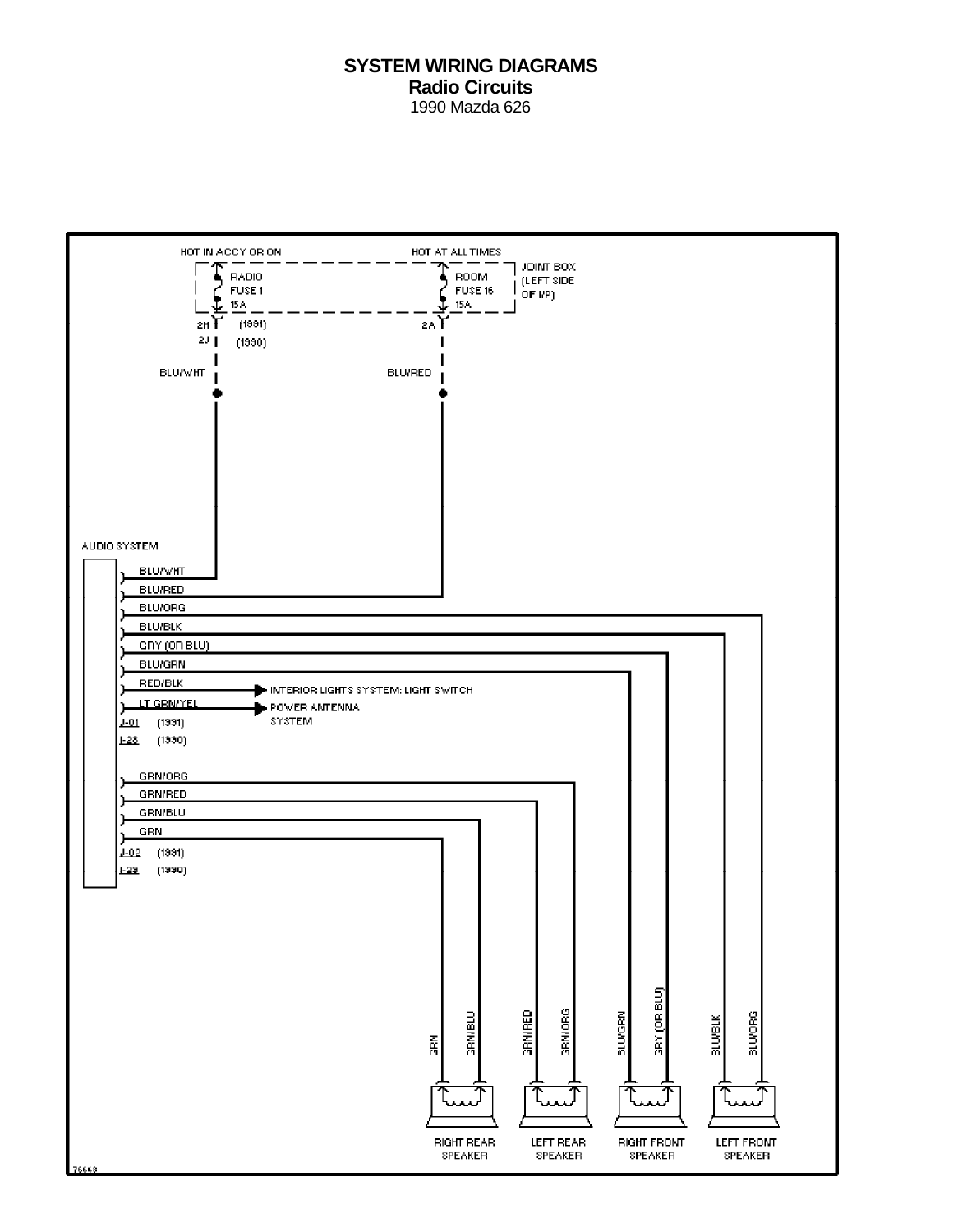#### **SYSTEM WIRING DIAGRAMS Radio Circuits, W/ Full Logic Cassette Player** 1990 Mazda 626

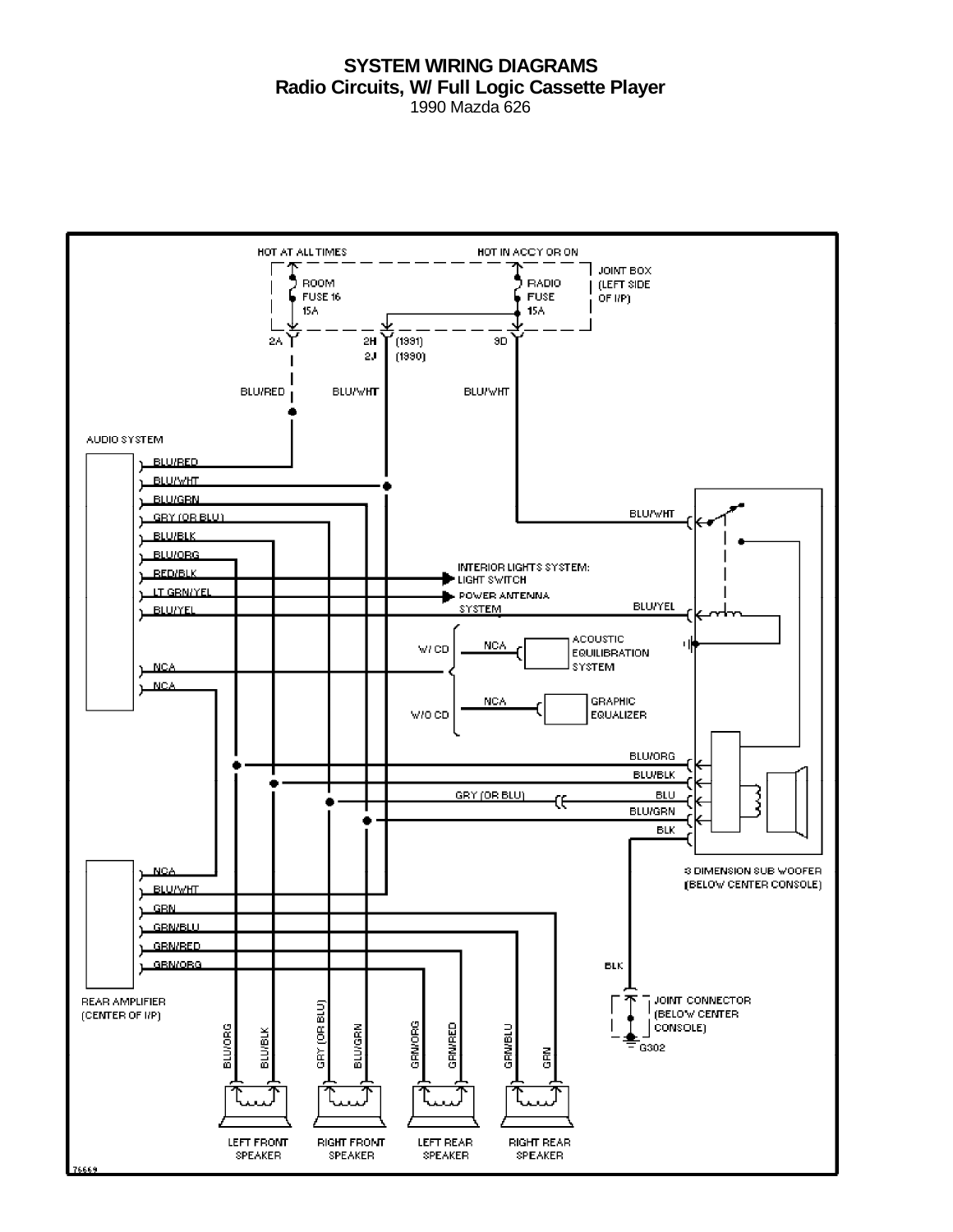# **SYSTEM WIRING DIAGRAMS Charging Circuit** 1990 Mazda 626

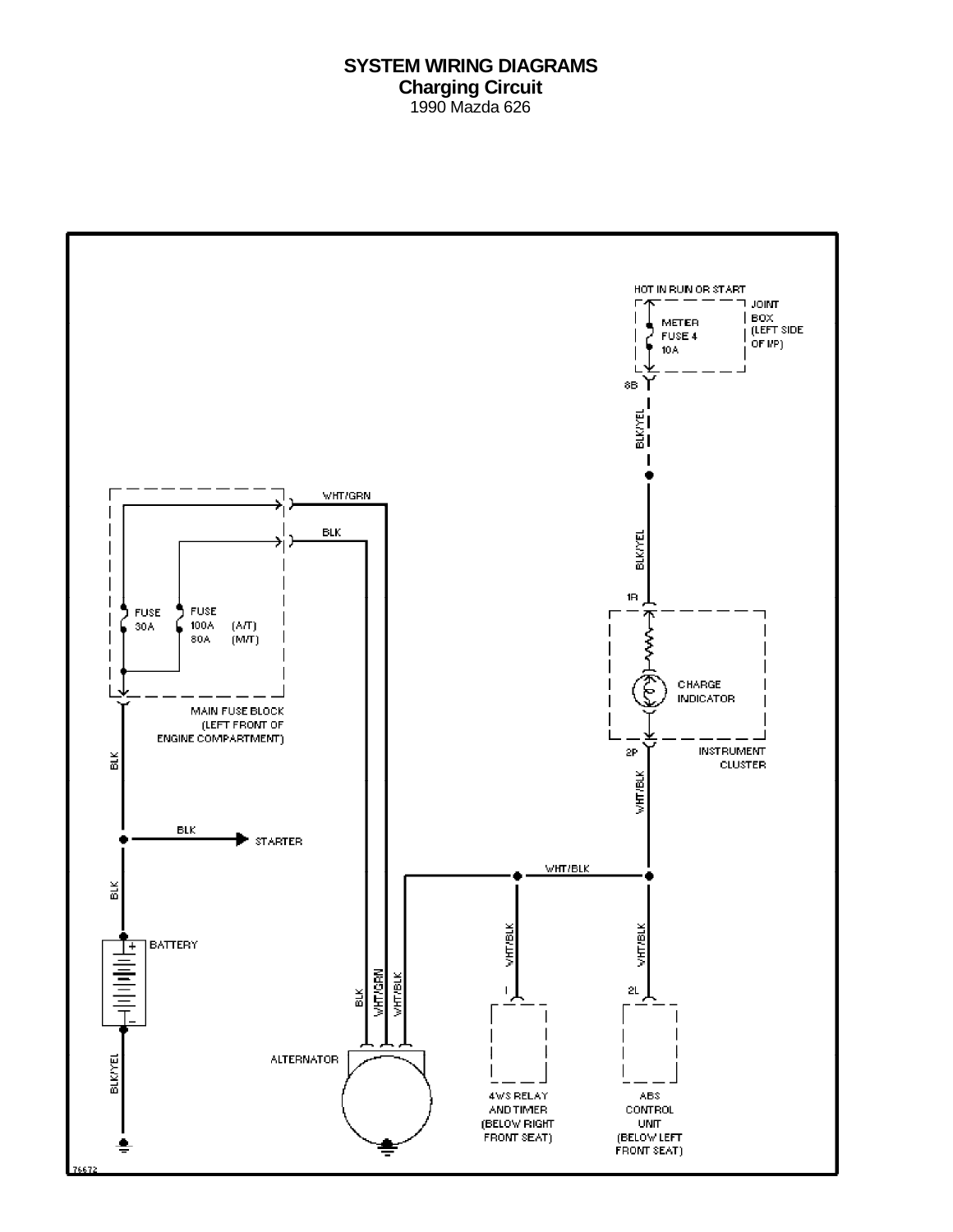**WIRING DIAGRAMS Fig. 10: Rear Defog, Rear Wiper/Washer, Door Lock Switch (Grids 36-39)** 1990 Mazda 626

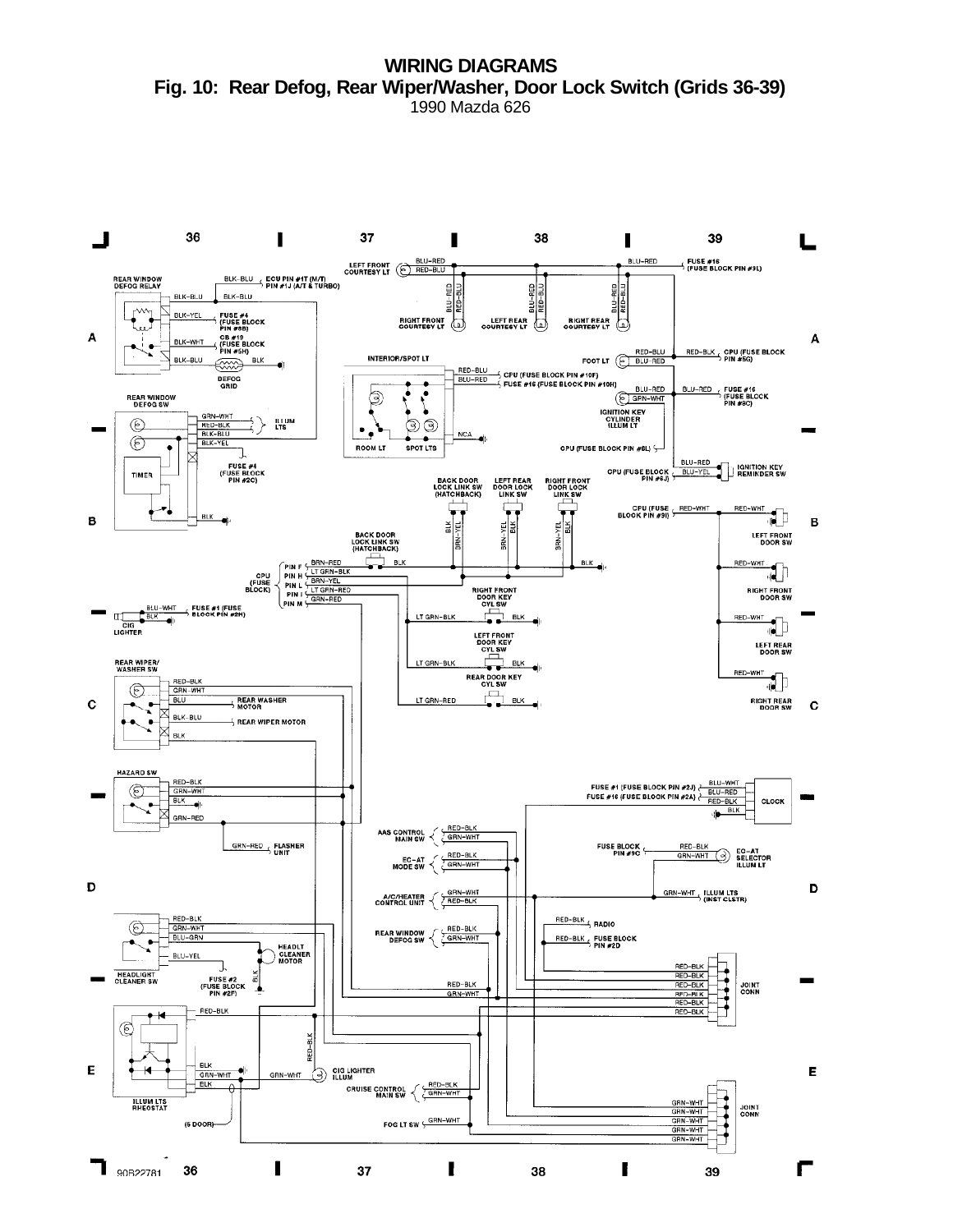#### **WIRING DIAGRAMS Fig. 11: Instrument Panel (Grids 40-43)** 1990 Mazda 626

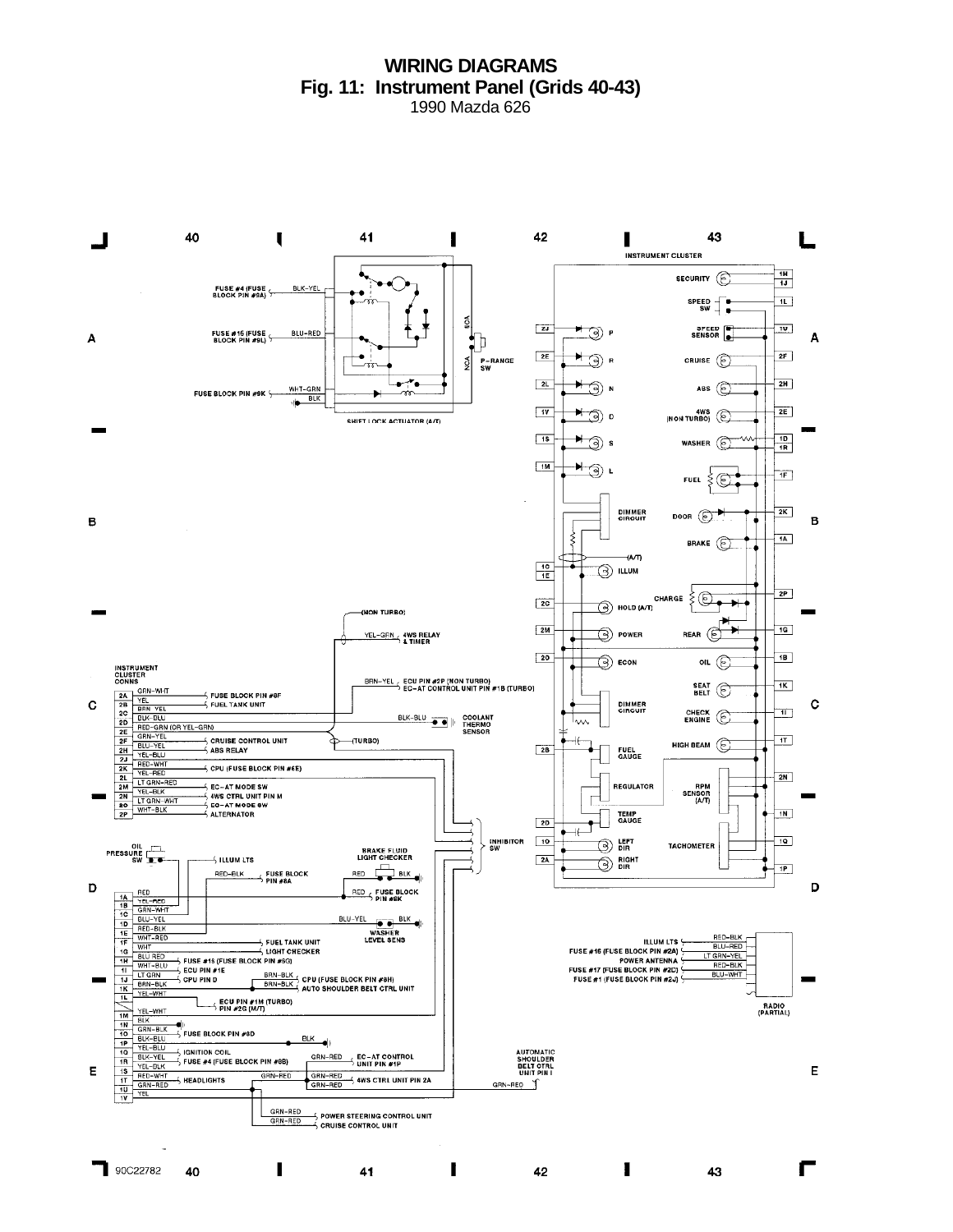**WIRING DIAGRAMS Fig. 12: Seat Restraint, Power Windows, AAS System (Grids 44-47)** 1990 Mazda 626

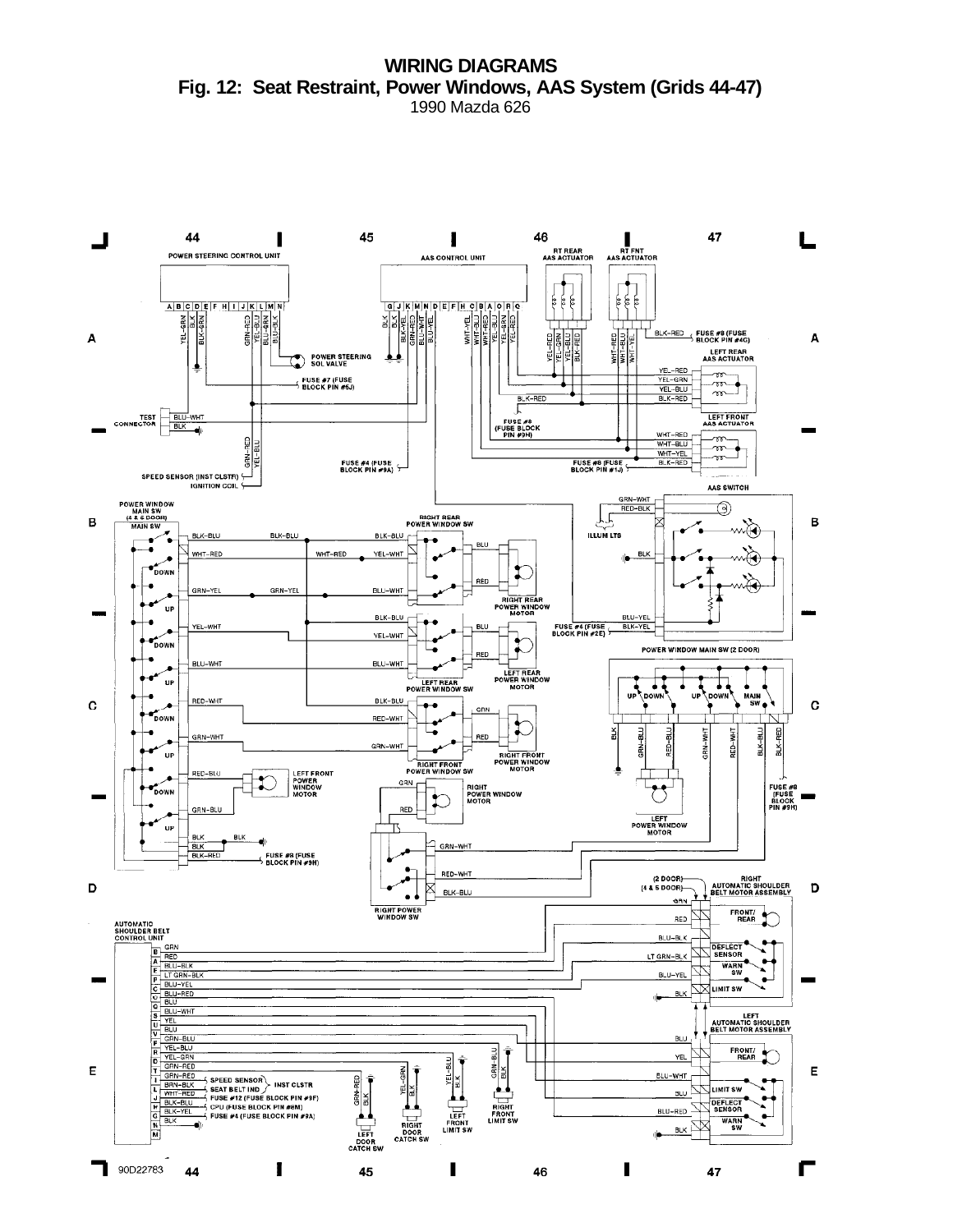**WIRING DIAGRAMS Fig. 13: Power Door, Sun Roof, Taillights (Grids 48-51)** 1990 Mazda 626

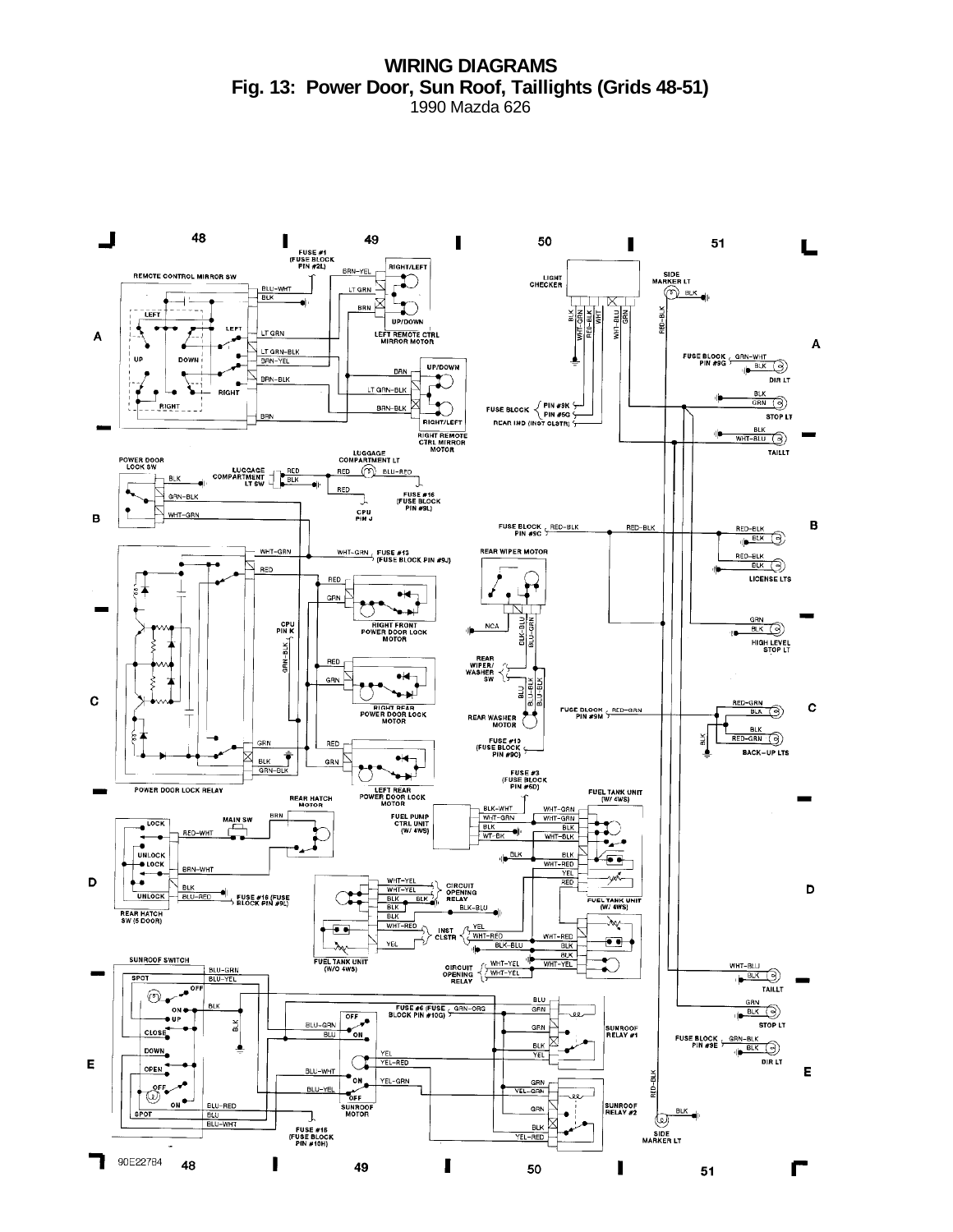# **WIRING DIAGRAMS Fig. 1: Engine Compartment & Headlights (Grids 1-3)**

1990 Mazda 626

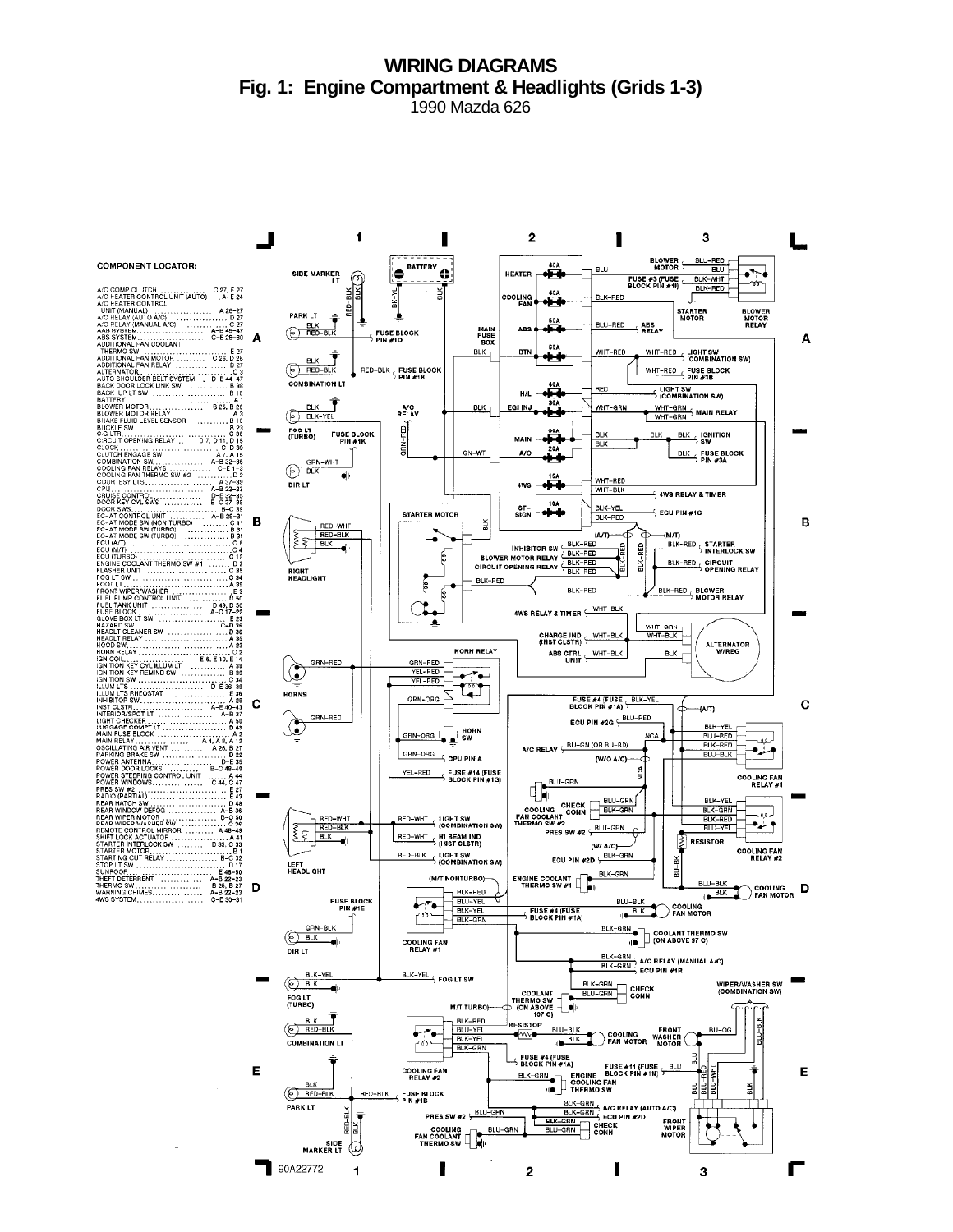**WIRING DIAGRAMS Fig. 2: Computer Engine Control (2.2L M/T) (Grids 4-7)** 1990 Mazda 626

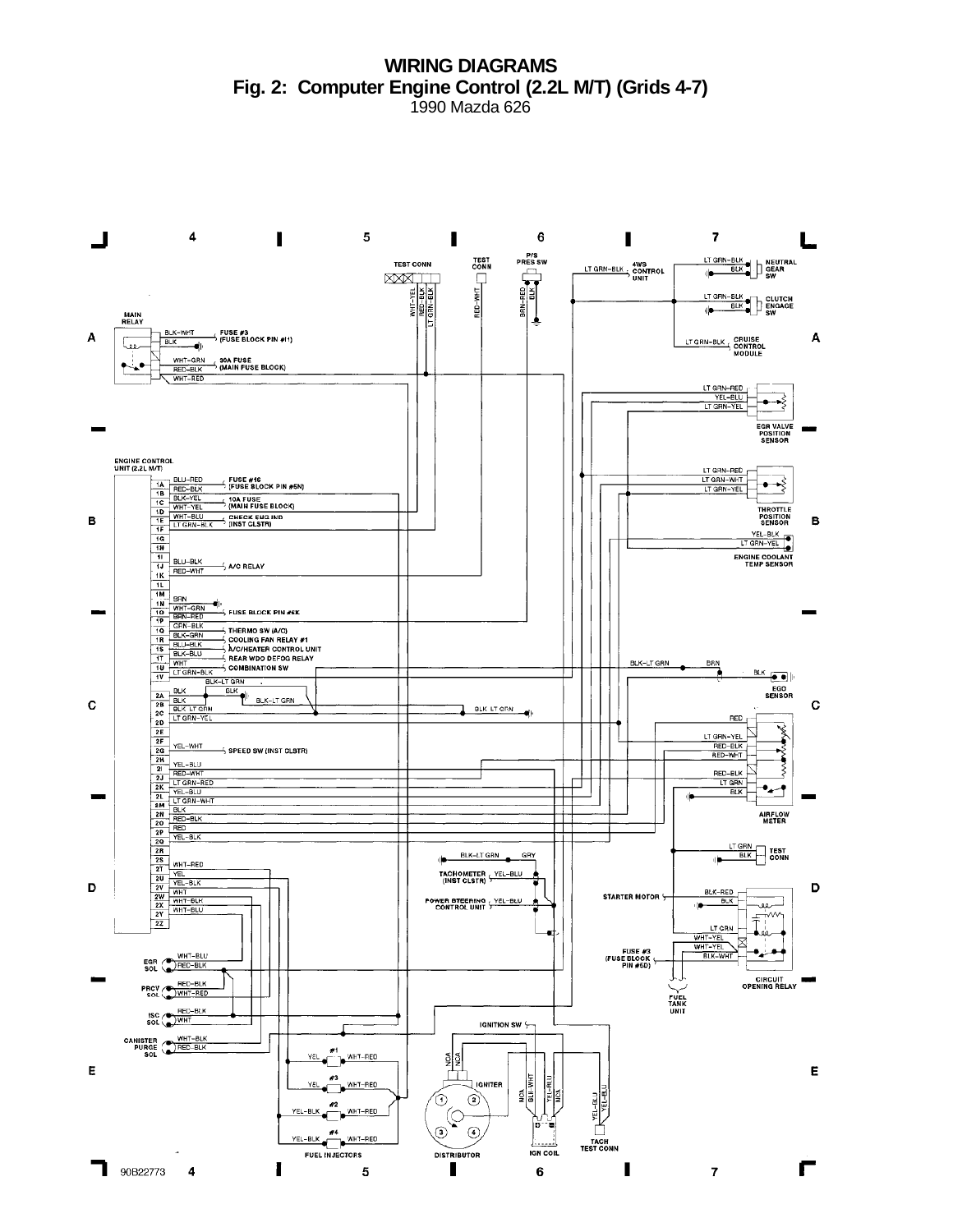**WIRING DIAGRAMS Fig. 3: Computer Engine Control (2.2L A/T) (Grids 8-11)** 1990 Mazda 626

8  $11$  $\blacksquare$  $\mathbf{9}$ 10 J ī п L CHECK P/S<br>CONN PRESSW **CHECK CONN** EGO<br>
EGO<br>
SENSOR LT GRN-RED  $\begin{array}{c}\n\overline{\mathbf{1}} \\
\overline{\mathbf{1}} \\
\overline{\mathbf{1}} \\
\overline{\mathbf{1}} \\
\overline{\mathbf{1}} \\
\overline{\mathbf{1}} \\
\overline{\mathbf{1}} \\
\overline{\mathbf{1}} \\
\overline{\mathbf{1}} \\
\overline{\mathbf{1}} \\
\overline{\mathbf{1}} \\
\overline{\mathbf{1}} \\
\overline{\mathbf{1}} \\
\overline{\mathbf{1}} \\
\overline{\mathbf{1}} \\
\overline{\mathbf{1}} \\
\overline{\mathbf{1}} \\
\overline{\mathbf{1}} \\
\overline{\mathbf{1}} \\
\overline{\mathbf{1}} \\
\overline{\mathbf{1}} \\
\over$ **XXX** I.I **MAIN**<br>RELAY VEL-BLU<br>LT GRN-YEL ⊷⊰ 부 LI GRN BIK ă BLK-WHT FUSE #3<br>BLK FUSE BLOCK PIN #11 **BLK**  $\sqrt{2}$ ne<br>Bel EGR VALVE<br>POSITION<br>SENSOR Ž. -- 01 WHT-GRN 30A FUSE<br>RED-BLK 1MAIN FUSE BLOCK)  $\mathbb{L}^{\bullet}$ 회  $\overline{A}$ RED-BLK A LT GRN-RED  $T$ GRN-WHT  $\rightarrow$ **ENGINE CONTROL**<br>UNIT (2.2L A/T) T GRN-YE THE BLU-RED<br>
THE BLK-YEL<br>
TO WHT-YEL<br>
TO WHT-3LU<br>
TE WHT-3LU<br>
TE LT GRN-BLK<br>
TE LT GRN-BLK \_FUSE #16<br>⊃ (FUSE BLOCK PIN #5N) THROTTLE<br>POSITION<br>SENSOR BLK-LT GRN **10 A FUSE**<br>5 (MAIN FUSE BLOCK) VEL-BLK  $\rightarrow$  CHECK ENG IND  $\frac{16}{10}$ ENGINE COOLANT<br>TEMP SENSOR WHT-BLK<br>RED-BLK PURGE<br>SOL RED-WHT  $\frac{11}{1}$  BLK-BLU **ALL REAR WDO DEFOG RELAY**  $\begin{array}{c|c}\n\hline\n\text{1K} & \text{BLU-BLK} \\
\hline\n\text{1M} & \text{BN-RED} \\
\hline\n\text{1N} & \text{BN-RED} \\
\hline\n\text{1N} & \text{ON-BK} \\
\hline\n\end{array}$ WHT-RED<br>RED-BLK RED-BLK A/C RELAY ┯┯┯┯  $\begin{array}{c|c}\n1^{\text{IM}} & \text{BRN-RED} \\
\hline\n10 & \text{GRN-BLK} \\
\hline\n10 & \text{BLU-BLK} \\
\hline\n\end{array}$  $\overbrace{W \text{HT-BLU}}^{\text{RED-BLK}} \begin{matrix} \texttt{EGR} \\ \texttt{CONTROL} \\ \texttt{SOL} \end{matrix}$ B B WHT-GRN 10 **BRN**  $\frac{1}{\sqrt{2}}$  in the  $\frac{1R}{1S}$ BRN  $\frac{1}{11}$ RED-BLK<br>WHT SOL TП  $\frac{10}{10}$  YEL-BLU  $\frac{\frac{\text{WHT}}{\text{LT GRN-RED}}\text{SOL}}{\text{LT GRN-RED}}$  POWER IND > INST CLSTR<br>  $\rightarrow$  ECON IND > INST CLSTR FOOR IND<br>
IT GRN-RED<br>
TO GRN-RED<br>
TO GRN-RED<br>
GRN-WHT<br>
TO GRN-WHT<br>
TO GRN-WHT<br>
TO COMPUTE TO POWER<br>
TO COMPUTE TO POWER  $\overline{ }$  CONTRO EAN BELAY #2 POWER ┓  $\rightarrow$  COOLING FAN RELAY #1 EC-AT MODE SW ILLUM LTS  $\perp$  $RED_T$ ╅╉╬  $\mathbf C$  $\mathbf C$ Ż R ET GRN-YEL ┯┿┯  $\mathbf{r}$  $\frac{2N}{20}$ ₹ 20 BRN-YEL HOLD IND<br>2P (INST CLSTR) GRY  $RED-BLK$ ξ  $GRY$  $\frac{11 \text{ GAN}}{\text{BLK}}$  $\frac{BLK}{BLK}$ BLK<br>BLK  $\begin{array}{r|l}\n\hline\n3A & \text{BLK} \\
\hline\n3B & \text{BLK} \\
\hline\n3C & \text{BLK}-\text{LT} \text{ GRN} \\
\hline\n3D & \text{VEL} \\
\hline\n3E & \text{VEL} \\
\hline\n3G & \text{VEL}-\text{WHT} \\
\hline\n3G & \text{VEL}-\text{WHT}\n\end{array}$ BLK-LT GRN **AIRFLOW**<br>METER  $\overline{CRY}$ **PULSE**<br>GENERATOR LT GRN<br>IN BLK CONN  $GRY$ ╬ **INHIBITOR**  $YEL-GRN$  $\begin{array}{r|l}\n\hline\n\text{3G} & \text{YEL-WH} \\
\hline\n\text{3G} & \text{YEL-BLK} \\
\hline\n\text{3H} & \text{WHL-BLK} \\
\hline\n\text{3H} & \text{WHT-RED} \\
\hline\n\text{3M} & \text{BLU-GRN} \\
\hline\n\text{3M} & \text{WHT-BUD} \\
\hline\n\text{3M} & \text{WHT-BUD} \\
\hline\n\text{3M} & \text{WHT-BUD} \\
\hline\n\end{array}$ BRN-BLK<br>BLK<br>BLK<br>SW BLK<br>BLK-LT GRN d D D BLK-RED L **STARTER MOTOR S**  $\Box$ ┰  $\frac{3p}{3R}$  $\overline{T}$ <sup>W</sup> WHT BLU-GRN<br>BLK THERMO SW T GRN k WHT-YEL  $\frac{3S}{3T}$ din WHT-YEt **31**<br> **30**<br> **30**<br> **30**<br> **30**<br> **31**<br> **31**<br> **510**<br> **510**<br> **510**<br> **510**<br> **510**<br> **510**<br> **510**<br> **510**<br> **510**<br> **510**<br> **510**<br> **510**<br> **510** نيە-BLK-LT GRN BLK-WHT FUSE #3<br>(FUSE BLOCK PIN #5D) **CIRCUIT<br>OPENING RELAY** GRY YEL-BLU SOWER STEERING FUEL<br>TANK<br>UNIT YEL-BLU TACHOMETER  $\overline{\phantom{a}}$  ignition sw YEL WHT-RED BLU-WHT -60  $\frac{1}{2}$ WHT-RED BLU-RED Е E BLK-WHT<br>NCA  $#2$  $\begin{array}{ccc} \end{array}$  $\searrow$  BLU-BLK **IGNITER** WHT-RED **VEL-BUL**<br>VEL-BUL YEL ₫ **BLU** ⊙  $\circledcirc$ Š,  $YEL-BLK$ FUEL INJECTORS  $\odot$  $\odot$ SOLENOID<br>VALVE TACH<br>TEST CONN **IGN COIL DISTRIBUTOR** 90C22774 Г ı  $\mathbf{I}$ Г 8 9  $11$ 10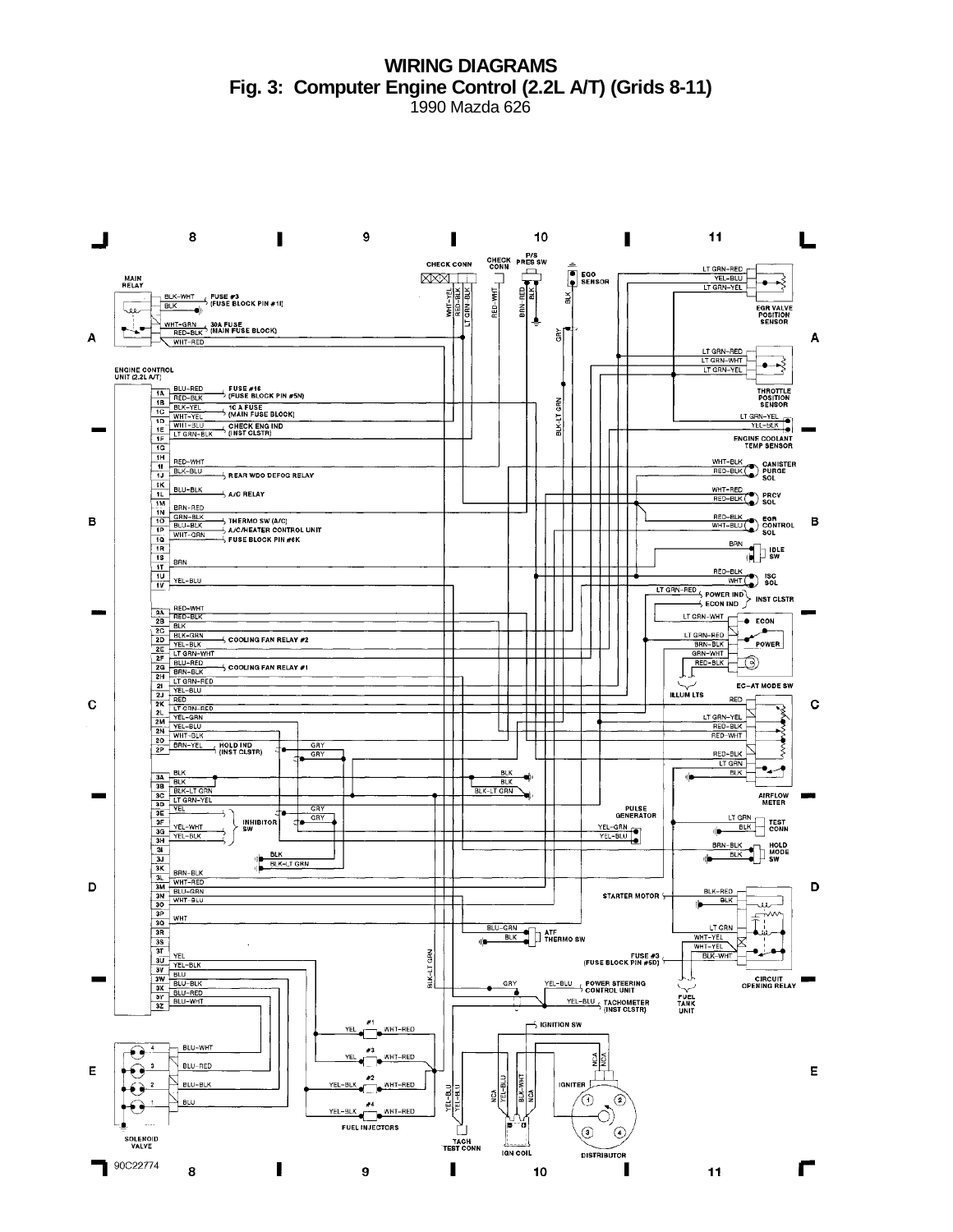**WIRING DIAGRAMS Fig. 4: Computer Engine Control (2.2L Turbo) (Grids 12-15)**

1990 Mazda 626

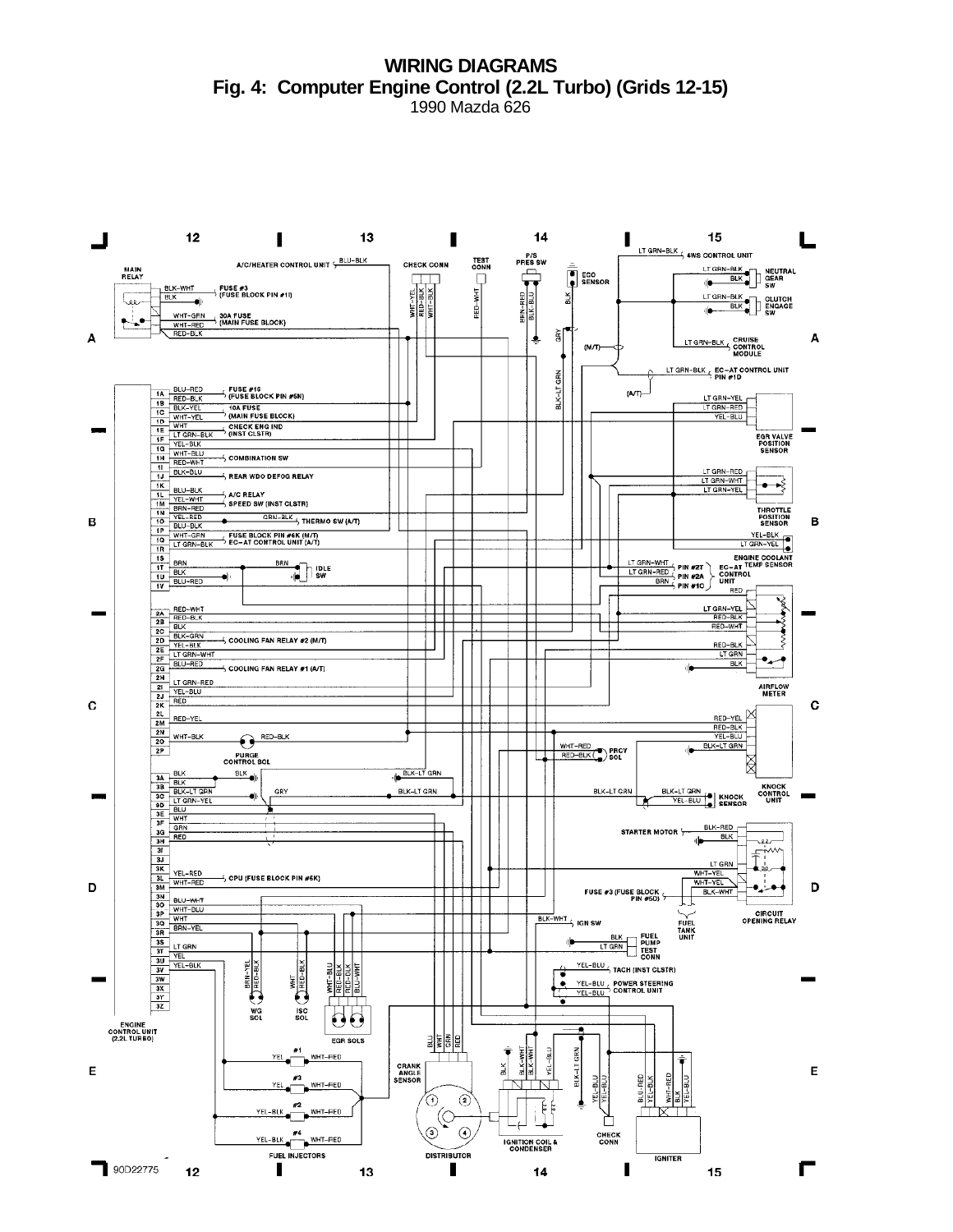**WIRING DIAGRAMS Fig. 5: Fuse Block (1 of 2) (Grids 16-19)** 1990 Mazda 626

16  $\blacksquare$  $17<sub>2</sub>$ 19 18  $\blacksquare$ J  $\blacksquare$ **FUSE BLOCK (PARTIAL)** A  $\mathbf{A}$ INHIBITOR SW (A/T) + BLK-YEL COOLING FAN RELAY #1<br>(A/T & NON TURBO), (BLK-YEL<br>COOLING FAN RELAY #2 (TURBO) **CONN**  $\sum_{H/L}^{20A}$ #15<br>HAZARD  $\frac{1}{2}$   $\frac{47}{10R}$ BLK-YEL BLK-YEL  $\begin{array}{c}\n\text{FRONI} \\
\text{FRONI} \left\{\begin{array}{c}\n\text{RED-BLK} \\
\text{COMBINATION ITS} \n\end{array}\right\}\n\end{array}$ RED-BLK<br>GRN-BLK **RIGHT FRONT PARK LT** LEFT FRONT DIR LT YEL-RED HORN RELAY & MAIN RELAY #1 SEK-WHT<br>BLOWER MOTOR RELAY SEK-WHT<br>LEFT FRONT AAS ACTUATOR BLK-WHT <del>----------</del>  $\mathbf{s}$ BLK-WHI<br>BLK-RED<br>GRN-WHT<br>RED-GRN K ÷ BLK-YEL  $\overline{\phantom{a}}$ **TE** TOA  $\ddagger$  isa<br>Pradio #18<br>NOT<br>USED INHIBITOR SW (A/T)  $\frac{\text{RED-GRN}}{\text{BUD}}$  BLU N B B FRONT WIPER MOTOR  $\frac{BUV}{BUV}$ <br>A/C RELAY BACK-UP<br>LT SW (M/T) ⊣ं 10 BRAKE FLUID<br>LEVEL SENS 15 ali CONN 3 WHT-RED MAIN FUSE BOX  $\begin{cases} 80 \text{ A FUSE} \\ 60 \text{ A FUSE} \end{cases}$ THE TAIL  $\sum_{B E L T S}^{4/2}$ **D**<sup>304</sup><br>POWER CONN 7  $EUV$ BLK-WHT **IGNITION SW** BLK-RED B CONN 4 **E CONN 4**<br>WHT-GRN LIGHT SW<br>(COMBINATION SW) 20  $\mathbf C$  $\mathbf C$ BLK-RED  $\overline{21}$ 22 BLK-RED  $\mathbf{I}$ RIGHT FRONT AAS ACTUATOR 4 23  $\Box$ 24  $\frac{26}{27}$ <br> $\frac{27}{28}$  $\frac{29}{30}$ ╄  $\overline{\text{conv 8} \mid A \mid B \mid C \mid D \mid E \mid F \mid G \mid H \mid I \mid K \mid L \mid M}$  $\begin{array}{c}\n\text{HD-BIX} \\
\hline\n\text{BU-RED} \\
\hline\n\text{BU-RED} \\
\hline\n\text{GBW-BIX}\n\end{array}$  $\frac{GRN-NHT}{HED-BLU}$ BLK-BLU 쁿 STOP LT<br>SW D D FUSE #14 (FUSE BLOCK PIN #60)  $\frac{GNN}{WHT-GBN}$ <br>
EC-AT CONTROL UNIT PIN #15  $\frac{WHT-GBN}{WHT-GBN}$ <br>
CRUISE CONTROL UNIT PIN #15  $\frac{GNN}{F-1}$  FLASHER UNIT  $\frac{EK-WHT}{F-1}$ <br>
FUEL PUMP CONTROL UNIT  $\frac{EK-WHT}{F-1}$ <br>
FUEL PUMP CONTROL UNIT ILLUM LTS (INST CLSTR) {-TOPENING RELAY VELK-WHT<br>
TOPENING RELAY VELK-WHT<br>
LIGHT CHECKER VELGED-BLK<br>
LIGHT CHECKER VELGED-BLK<br>
FLEAR WINDOW DEFOG RELAY VELK-BLK<br>
FLEAR WINDOW PLAT AND TANK VERN-BLK<br>
DIR SW COMBINATION SWY VELK-GRN<br>
AWS RELAY & TIM  $\begin{array}{c} \texttt{INST}\end{array}\left\{\begin{array}{c} \texttt{LEFT DIR IND}\end{array}\right.\\ \texttt{CLSTR}\end{array}\right.$ FOOT LT SED-BLU INST  $\int$  SEAT BELT IND  $\frac{\text{BRN-BLK}}{\text{BRD}}$ <br>CLSTR  $\left\{\begin{array}{c} \text{BER-BLK} \\ \text{BRAKE IND} \end{array}\right.$ AUTO SHOULDER BLK-BLU ECU PIN #3L (TURBO) VEL-RED<br>LIGHT CHECKER VELU-RED<br>ECU PIN #14 VELU-RED<br>FLASHER UNIT Y E E **EC-AT CONTROL UNIT PIN #2S**  $\frac{\text{BLK-YEL}}{\text{BLK-YEL}}$ <br>REAR WINDOW DEFOG RELAY  $\frac{\text{BLK-YEL}}{\text{BLK-YEL}}$ <br>INST CLSTR PIN #1R  $\frac{\text{BLK-YEL}}{\text{NL}}$ BLK-YEL POWER ANTENNA ASSEMBLY  $\frac{BLU-RED}{BLU-RED}$ <br>IGN KEY REMINDER SW  $\frac{BLU-RED}{BLU-RED}$ <br>HEADLIGHT RELAY I  $\log_{10}$  90E22776 П П Г  $16$  $17$  $18$ 19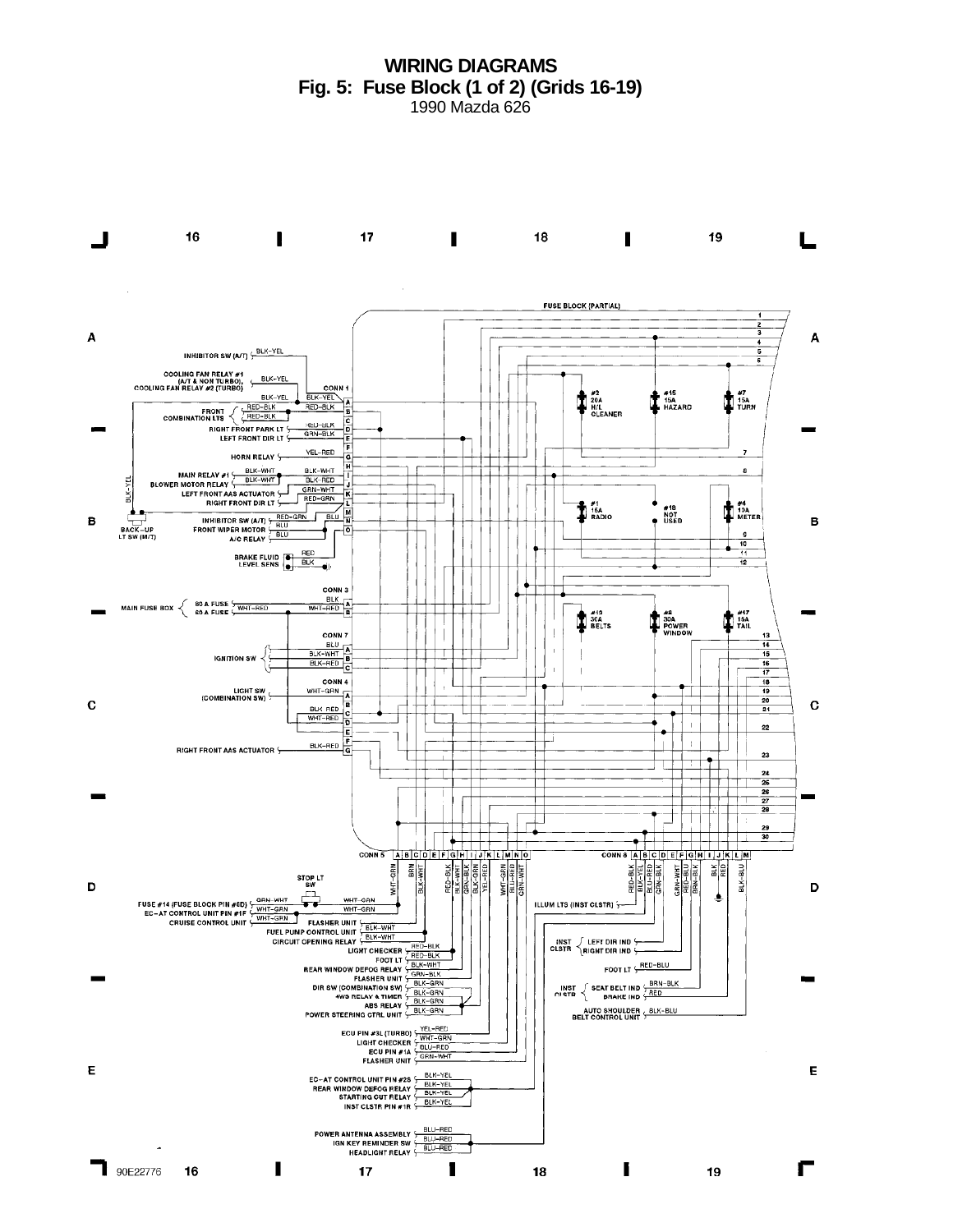**WIRING DIAGRAMS Fig. 6: Fuse Block (2 of 2) (Grids 20-23)** 1990 Mazda 626

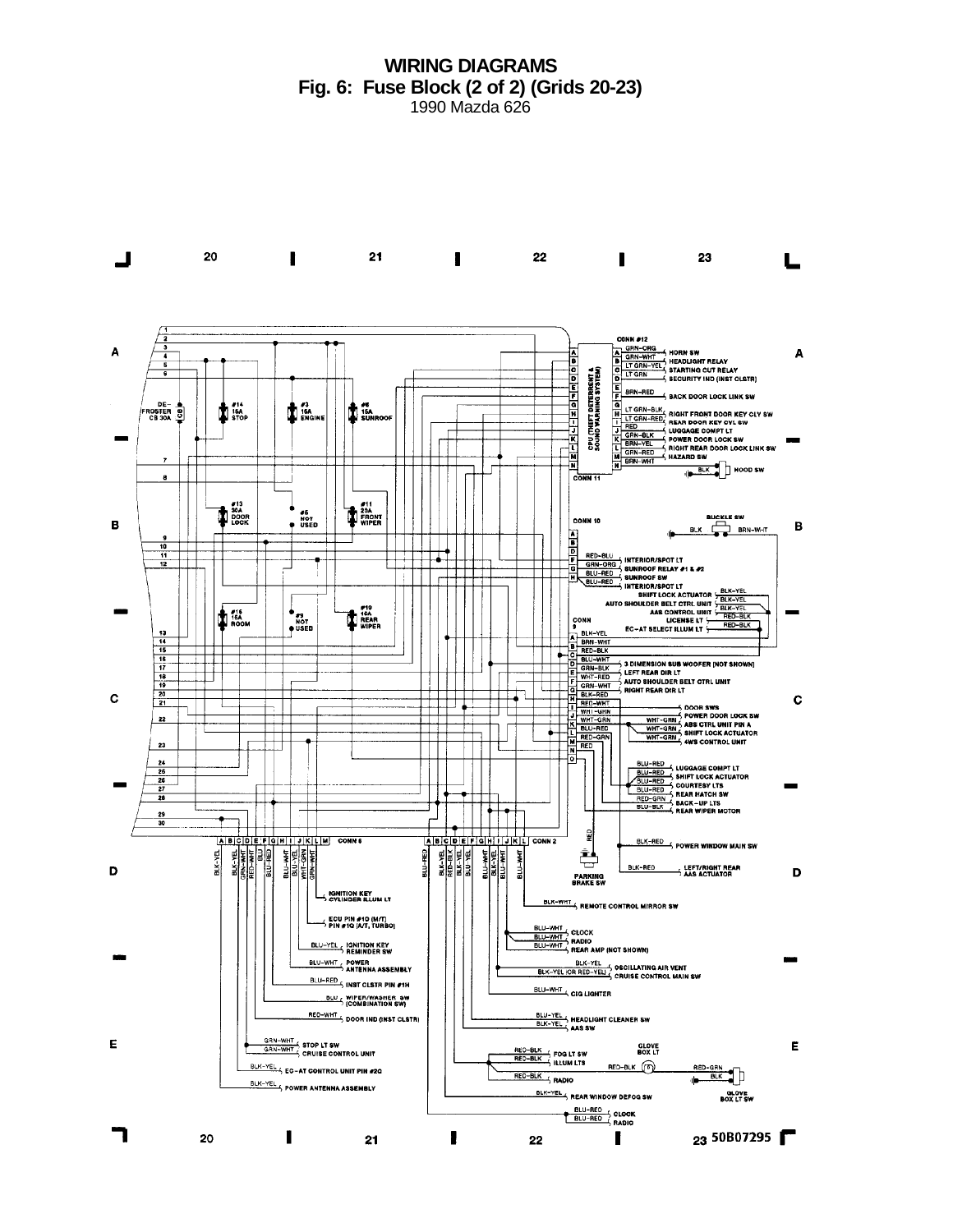**WIRING DIAGRAMS Fig. 7: A/C & Heating (Grids 24-27)** 1990 Mazda 626

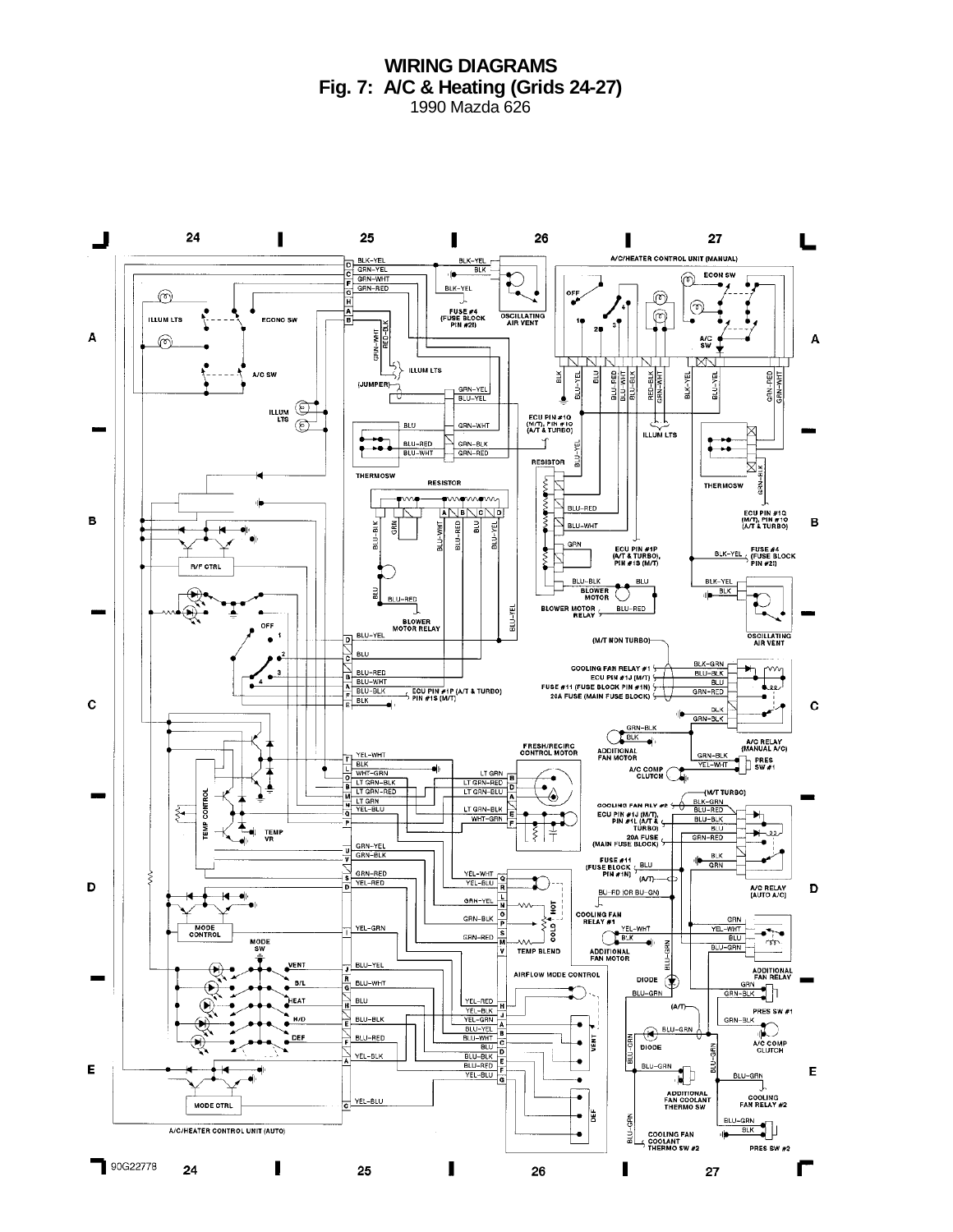# **WIRING DIAGRAMS Fig. 8: Elect A/T Control, ABS, 4WS (Grids 28-31)**

1990 Mazda 626